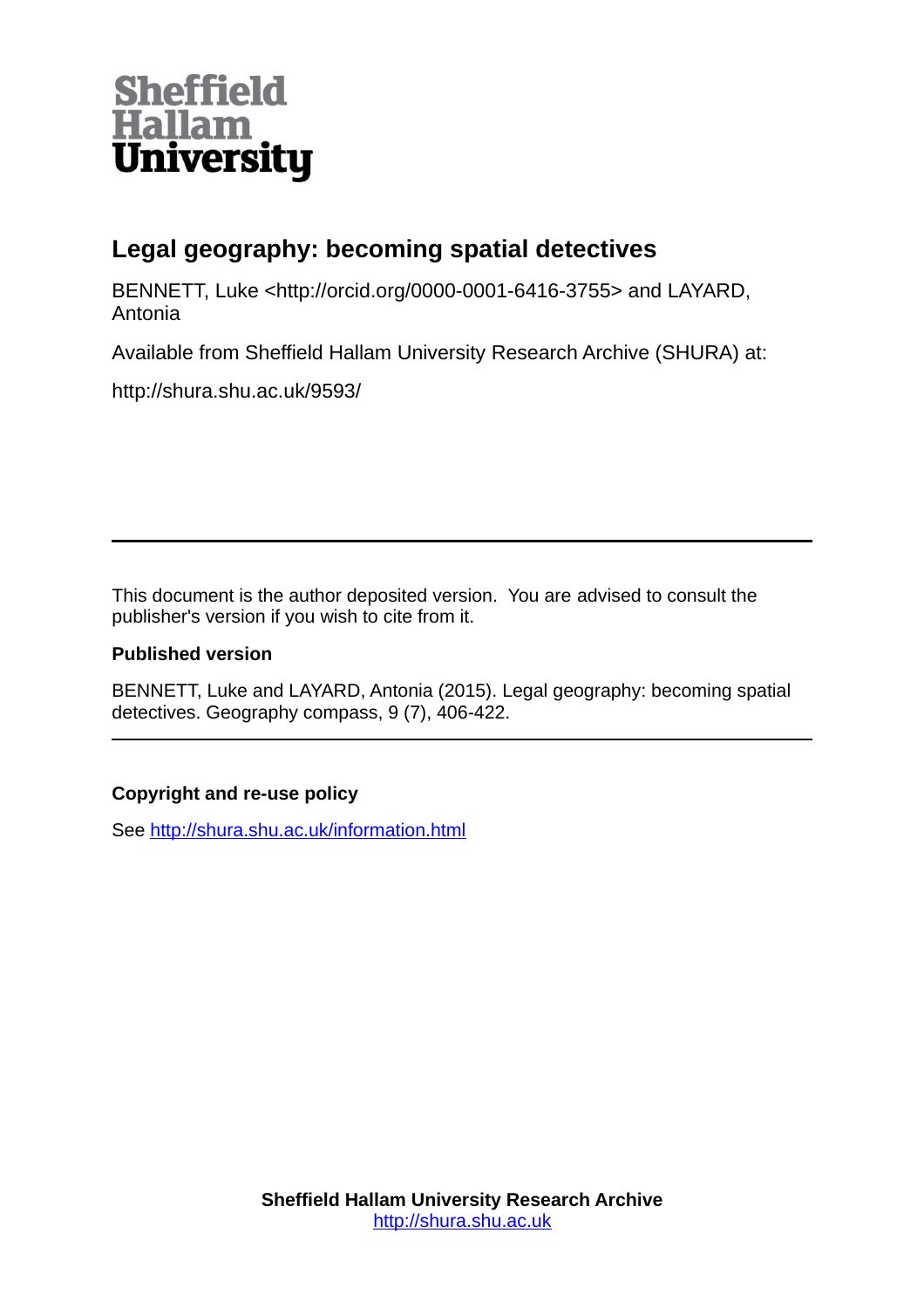# Legal Geography: Becoming Spatial Detectives

Luke Bennett<sup>1\*</sup> and Antonia Layard<sup>2\*\*</sup>

<sup>1</sup>Department of the Natural & Built Environment, Sheffield Hallam University<br><sup>2</sup>Bristol Law School, University of Bristol <sup>2</sup> Bristol Law School, University of Bristol

#### Abstract

Legal geography investigates the co-constitutive relationship of people, place and law. This essay provides an overview of how the law and geography cross-disciplinary project emerged from a context of mutual curiosity and explores how legal practice, in all its discretionary and rule-bound variety, co-produces places through an attentiveness to, and sometimes an apparent dismissal of, spatiality. The essay notes the formative importance of studies on power and inequality within urban governance in this predominantly critical field. However, it also considers how the cross-discipline is increasingly embracing legal geographic scholarship from within cultural, material and post-human geographies. Adopting the metaphor of the 'spatial detective', the essay situates legal geography as a way of examining law's materialisation within space, considering the field's methods, core concepts and the potential directions in which they may evolve.

In this article, we outline the trajectory of the cross-disciplinary endeavour that has come to be known as legal geography. We suggest that there is much to learn by both legal scholars and geographers becoming 'spatial detectives' – of learning, Sherlock Holmes-like, to search out the presence and absence of spatialities in legal practice and of law's traces and effects embedded within places. In doing so, our aim is to think broadly about legal geography and of the critical and other drivers of its detective work. By using the metaphor of becoming a detective, we aim to illustrate legal geography's emphasis on law's 'worlding' and on it, being both active and still, vocal and silent. To do this, we start at the scene of legal geography's emergence, and of an apparent discovery by scholars, of something chilling within the body of the law.

## At the Crime Scene – the Discovery of Law's Fear of Space

On 6 September 1884, three sailors arrived in Falmouth and reported to the local Customs House, presenting sworn statements there about their recent activities. One month later, these candid statements became evidence in their trial for murder held at the Devon & Cornwall Winter Assizes, in Exeter. This case, R v Dudley & Stephens (1884), proved to be one of the most contentious legal decisions in English legal history, for the courts ruled that the killing and eating of a cabin boy by these sailors was a crime under English Law. This was so, even though the sailors would have died had they not done so, as they drifted helplessly aboard a lifeboat in the South Atlantic, 1600 miles off the Cape of Good Hope.

In 1990, in an opening salvo of what was to become the legal geography project, Pue (a lawyer) singled out  $R \nu Dudley \&$  Stephens as evidence of law's spatial blindness. He critiqued the trial judge for ignoring the spatial setting, charging that  $-$  as a manifestation of law's aspatiality – the case saw the law treating the extreme circumstances upon a raft in the high seas, no differently than it might a 'premeditated murder in a private club in London' (Pue 1990, 568). Happily admitting that legal worldviews are not uniform (although 'the dominant vision is ever present', at p. 568), he argued that 'geography remains largely invisible

Geography Compass © 2015 John Wiley & Sons Ltd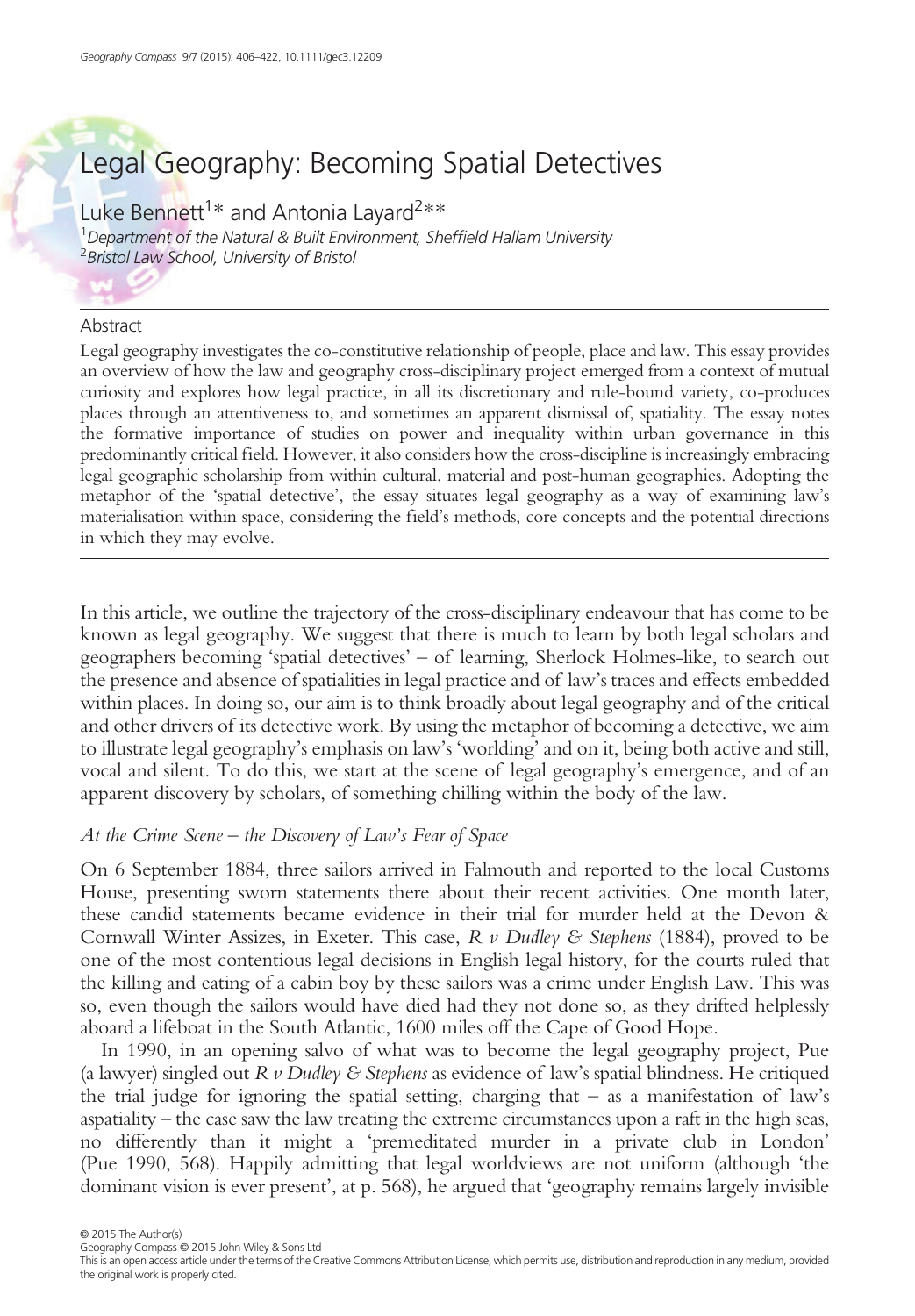to lawyers', with (English) law here operating as though space (and location) simply did not matter. Pue suggested that law's abstract logic, expressed through 'juridical "common sense" […] piles abstraction on abstraction', a move that, he said, was 'geographical nonsense – anti-geography' (Pue 1990, 568). In contrast, he figured geography as emancipatory because of its embrace of spatial specificity and its wresting with abstraction. As he put it, '[g]eography empowers the "liegemen" of law by demanding that they be taken account of, heard; by insisting on a developed geography of the mundane' (Pue 1990, 578). This was a call to arms for those who believed that 'citizens, localities, and "place" win when specificity is victorious' (Pue 1990, 578).

This suggestion, that law is in some ways 'anti-geographic', has been widely taken up, particularly by critical geographers. Delaney, a geographer who teaches in a legal studies programme, for instance, has consistently suggested that this 'law and non-geography' is a phenomenon to be studied (Delaney 2000). Others who challenge law's apparent lack of spatial particularity, include Bartel et al. (2013, 349), who write '[t]hat law does not transcend place, but is dependent on it, is not a truth generally acknowledged by law's servants and scholars'. Similarly, Philippopoulos-Mihalopoulos (2007), a legal theorist, has portrayed law's fear of space (and of space's specificity) as a defensive systemic reaction aimed at limiting the effects of that specificity within legal processes. This fear, and defensiveness, preserves the purity and efficacy of law's generic approach to the solving of all tasks and questions referred to it.

This critique of legal practice's anti-geographical tendencies points to alleged differences between the two disciplines. It also raises many questions. Does law thrive on theory, order and in so doing deny the spatial any significance? Does geography sit on the sidelines of events, analysing but unable to intervene in the world? Clearly both views are caricatures, and proponents have long called for both spatial sensitivity in law as well as an attention to legal practice in geography (Blomley and Clark 1990; Pue 1990). Nevertheless, the history of the attempts to find common ground – to break down disciplinary barriers in order to see and do the world more clearly through legal geography – has struggled with the evident differences in law and geography's disciplinary outlooks, but also with the burden of simplistic caricatures of each other that exaggerate the differences.

In order to address these dilemmas, legal geography has, increasingly been driven by a goal of developing common conceptual frameworks that both lawyers and geographers can use, which connect meaningfully into the concerns and conventions of each discipline. Yet, so far, we suggest this has reflected the project's beginnings in critical geography, and these concepts may require re-thinking and expanding today. Two specific new lines of inquiry, which we suggest are gaining ground, are legal geography's engagement with time and historicity and with materialities and affect.

In order to uncover these new sites of scholarship, however, we need first to pick up the story of legal geography's development.

## Critical Legal Geographers Investigate

Starting their investigations, legal geographers, like all good cross-disciplinary scholars, began by noticing a gap: 'a deep-seated division of intellectual labour' (Blomley and Bakan 1992) between law and geography. Once systematically noted, the research gap between the two began to be programmatically addressed from the late 1980s onwards (Blacksell et al, 1986; Blomley 1994; Blomley and Bakan 1992; Blomley and Clark 1990; Chouinard 1994; Clark 1989). Scholars began to delve deeper, considering how law's 'impoverished understanding of space' (Butler 2009, 319) might be improved as well as how geographical scholars might explore the legal co-production of space.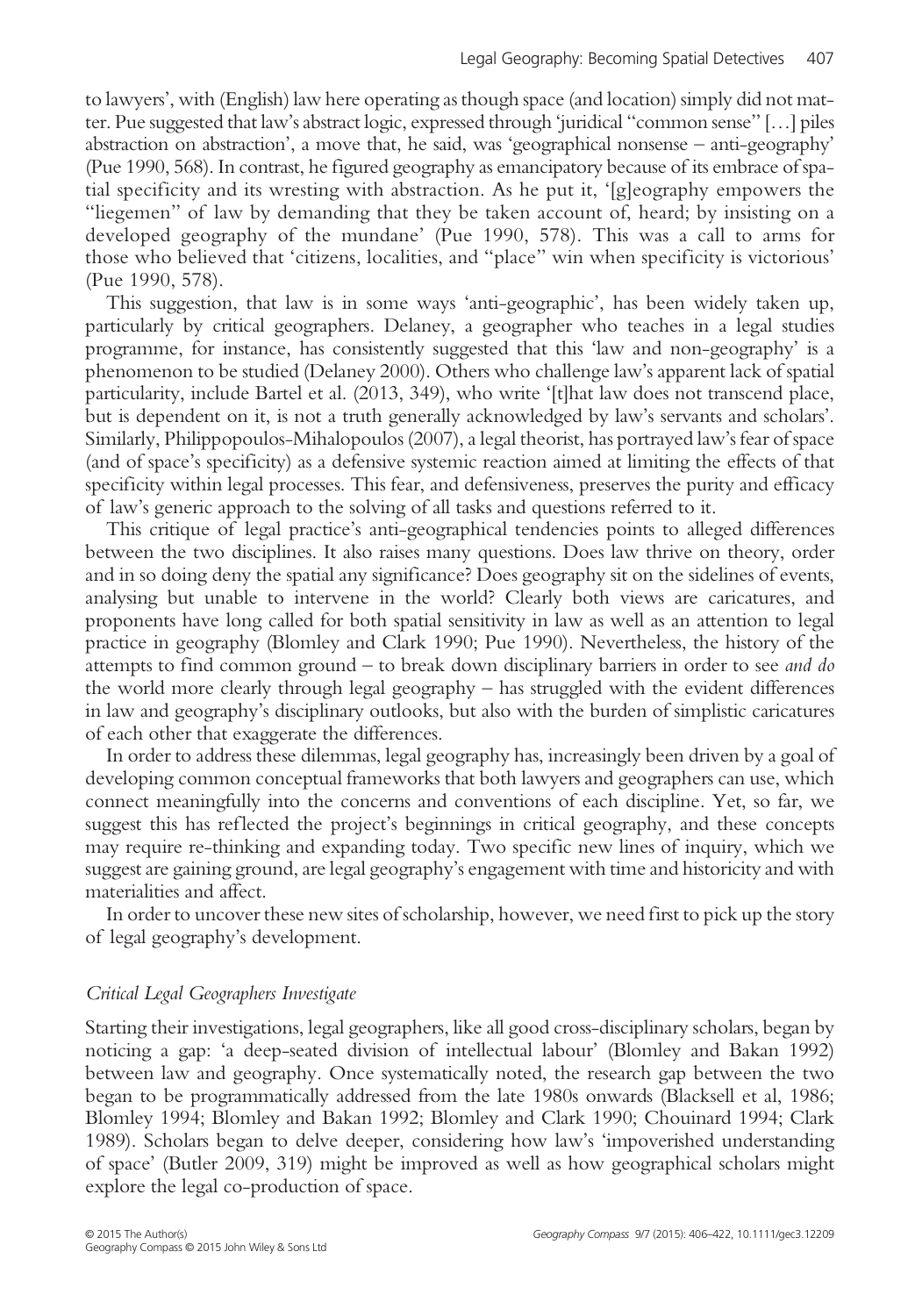Of course, this was not completely new work. Scholars have for generations studied how legal rules, practices and governance produce landscapes and places (Harvey 1973; Lefebvre 1991; McAuslan 1980; Perin 1977; Thompson 1975; Webb and Webb 1929). Similarly, comparative legal scholars have long explored how different landscapes and cultural factors have contributed to different legal provisions (Grossfeld 1983; Sand 1971; Wigmore 1929). Certainly, some of these explicitly legal analyses seem, when read through modern eyes, to engage in spatial and cultural essentialisms, attributing deterministic causality between spatial conditions and legal provisions (for example, that landscape determined water laws as in Grossfeld 1983, 1514). Particularly in comparative law, there was perhaps a 'tendency … to impose separations on law, space and society' (Blomley 2007a, 156) when exploring how varied spatial conditions produced legal difference. Yet from the outset, these scholars were attentive to context, investigating the interrelationship between place and legal norms and practices.

What changed most strikingly from the 1980s onwards, however, was the way in which legal geographical research increasingly acknowledged the ref lexivity involved in examining how space, law and society are related. This was particularly evident in Blomley's (1994) work and its investigations of picketing, the American corporate town, worker safety and migratory movement, where he suggested that 'when one turns to "local legal cultures" (and, on occasion, "formal" law itself ), the normative appeal and institutional significance of place resurfaces'. As Blomley suggested, this leads to a need to 'transcend the causality of the orthodoxy by arguing for the imbrication of the legal, the social and the spatial' (Blomley 1994, 63 and 28). In short, law, people and places are intertwined – the impact of law is both felt and made (at least in part) locally.

This 'co-constitutive' approach became a leitmotif of legal geography. As Blomley et al. put it, 'by reading the legal in terms of the spatial and the spatial in terms of the legal, our understanding of both "space" and "law" may be changed' (Blomley et al. 2001, xvii). Similarly, Holder and Harrison thought that

a 'Geography of Law' approach suggests that law must make room for local conditions and Blacksell et al 1986 experience, and recognize the changing of laws to work in local contexts. The identification here is with 'local legal universes' or 'legal localization' – forms of regulation rooted in local conditions of existence. (Holder and Harrison 2003, 4)

In turn, [they continued,] 'doing law' in geography ('Law in Geography') helps our understanding of how law shapes physical conditions and legitimates spatiality, and makes clear that law has a physical presence, or even many presences. This has the capacity to release law from its (imposed and self-imposed) confinement as 'word' (interpretation, meaning, discourse). (Holder and Harrison 2003, 5)

Most recently, Braverman et al. (2014, 1) note that 'the where of law', the social spaces, lived places and landscapes which are inscribed with legal significance 'are not simply the inert sites of law but are inextricably implicated in how law happens'.

As geographers know well, these understandings of co-constitution and reflexivity have a long trajectory. The influence of Lefebvre's writings on the social production of space has left deep impressions. This is true for legal geography as well, with Butler explicitly noting Lefebvre's relevance by allowing legal geographers 'to chart a course between the pitfalls of spatial fetishism and instrumentalist understandings of law's role in the production of space' (Butler 2009, 436). Drawing their review of legal geography together, Blandy and Sibley confirm the centrality of Lefebvre's thinking on the social production of space by concluding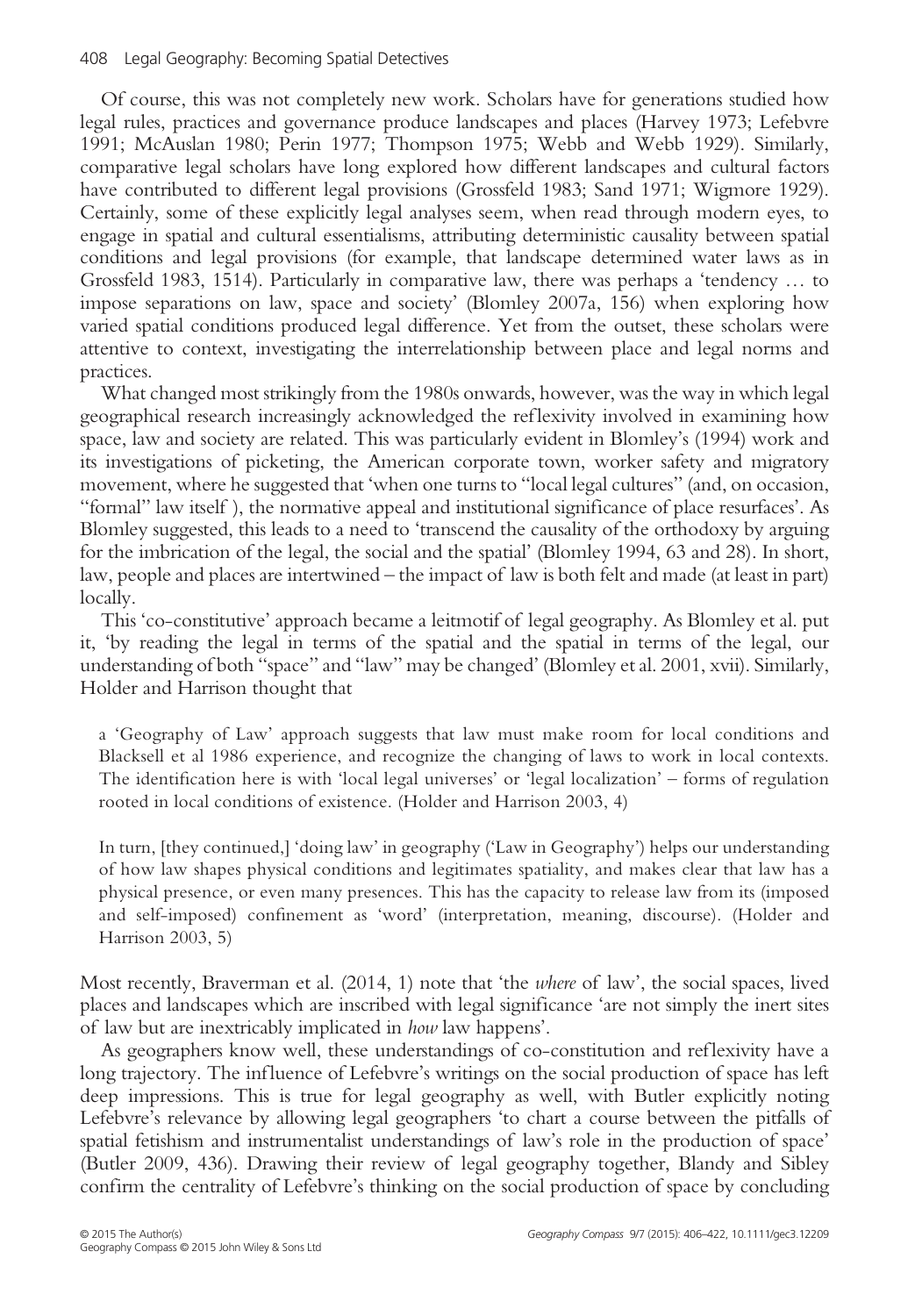as follows: '[t]hus law and space actively shape and constitute society, while being themselves continuously socially produced' (Blandy and Sibley 2010, 278). This is seen as such a central assumption that no citation is even needed. Similarly, there is a taken-for-grantedness that produced spaces are attendant on relationships, with a growing understanding of space (and place) as relational. As Massey has emphatically written, 'what is always at issue is the content, not the spatial form, of the relations through which, space is constructed' (Massey 2005, 101).

Let's return to our troubled sailors to illustrate this co-constitution. When they landed at Falmouth that fateful day in 1884, they stepped into the port  $-$  a part of that town that is both spatially and legally distinct from the rest of Falmouth. This is a place for the temporary gathering and direction of goods, personnel and ships as they continually arrive and depart England. People know how to behave in a port partly by custom and practice, but also because that purposeful place is formed – and reinforced – by localised laws, charters and specialised designations. Indeed, some locations within the port are focal points – they have – we might say – greater legal 'thickness'; they are local beacons of law's presence. The Custom's House has this character; it is the place from which the movement of goods is monitored and taxes and excise duties imposed under authority of law. This is why the sailors instinctively know that they must present themselves there, and that that place was the correct place to start telling their story. And every sailor and dockworker who has treated the Customs House as a focal point of the law and the state's authority in Falmouth has recursively reaffirmed and reinforced its identity as a local beacon of law. By such recognition and iteration, the spatial, the social and the legal are braided together to produce sites. The task then for legal geographers – for spatial detectives – is to identify each of the braids, to tease them apart and to attempt to identify what work law and spatiality are doing at any particular place and time.

But it is not just legal geographers who must work with these strands. The practice of law itself involves such spatial detective work. In  $R \nu D$ udley & Stephens, the officials who assembled in the Custom House to hear the sailors' story also had their braiding to do. They had to decide how to apply law's abstract command to these specific events. That would give rise to many thorny questions. Did it matter that the boat was on the high seas? Or that the cabin boy was the youngest and without dependents? Or that the killing was apparently in line with established seafaring practices? The spatiality, social conventions and the formal declarations of law all had to be intertwined in order to decide that this death on the high seas, was indeed an instance of the crime of murder.

## The Spatial Detective's Toolkit

Having arrived at the legal geographical site then, how do we become spatial detectives? For the recognition that imbrication of space/spatiality and law/legality lies at legal geography's scholarly core begs the questions. Once we accept the co-constitution and reflexivity, how do we investigate how (where and why) legal or spatial practices, meanings or tactics are producing places or events? Can we (assuming that we want to), untangle the spatial, legal and/or social strands? Which tools, techniques and methods can we use to investigate this co-constitution of constellations of the legal, the spatial and the social?

#### CONCEPTUAL UNDERPINNINGS

The foundational conceptual device in legal geography is Blomley's concept of a 'splice' (Blomley 1994, 2003), which – reminiscent of our talk of 'braiding' above – shares similarities with Delaney's (2010) 'nomosphere', and with 'lawscapes' (Graham 2003, 2010; Philippopoulos-Mihalopoulos 2007). Splices (like nomospheres and lawscapes) identify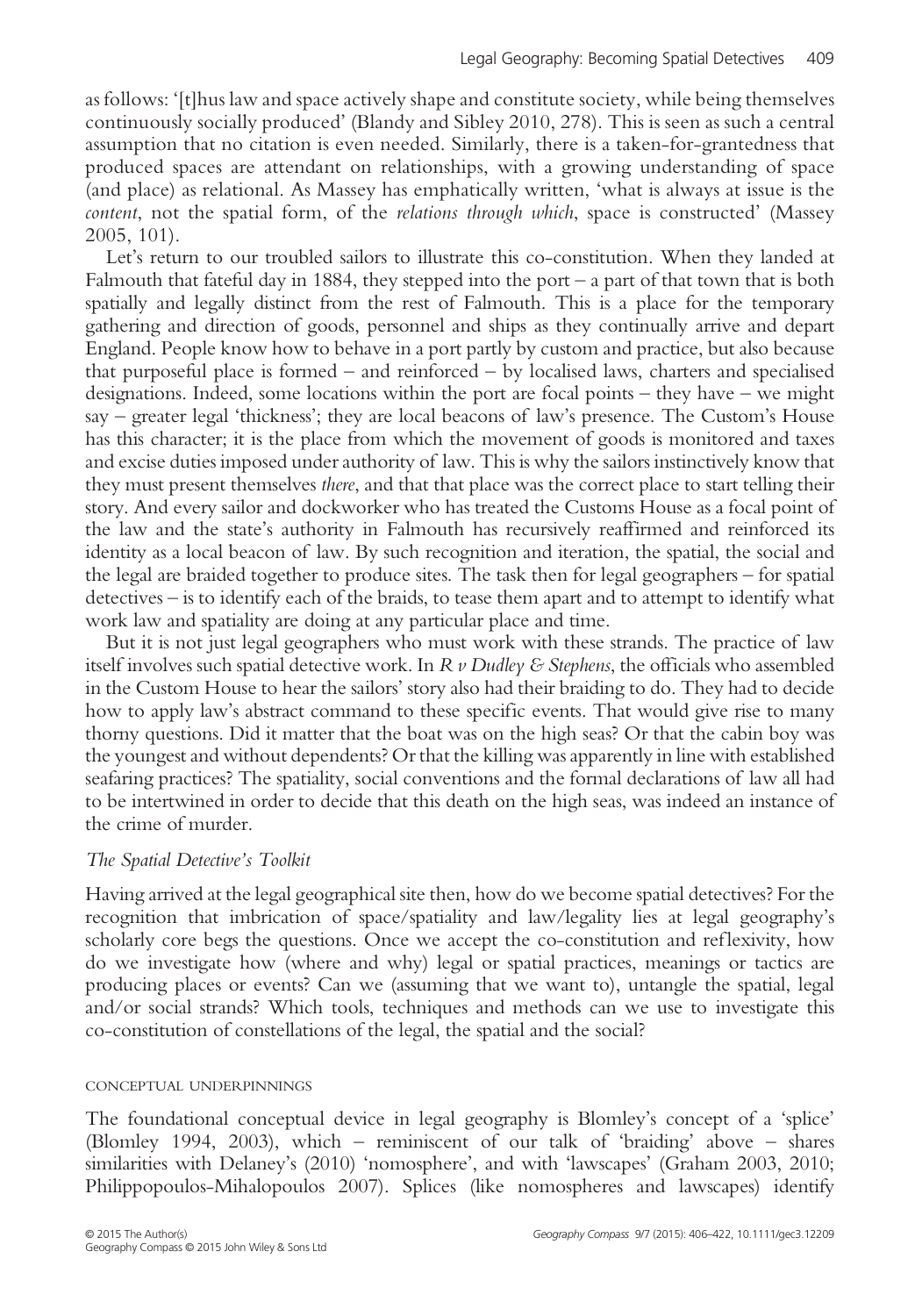instances or moments where legally informed decisions and actions take place [in the sense both of the occurrence of a legal performative (an event) and of being spatially located and embodied]. They are locally enacted encodings, which weave together spatial and legal meanings.

Blomley has given the example of a refugee, as a splice that implies both a legal status and a spatial dislocation (Blomley 2003) or women sex workers in Vancouver who were murdered and prefigured as both legal and spatial 'outlaws'. Other splices might include a cemetery, as a splice 'of material, spatial moments' (Matthey et al. 2013, 435). Similarly, a legally designated public space (like a customs house or a court room) is a splice consisting of a geographic and a spatial set of meanings that are both legally and spatially distinguishable from other sites, particularly private property (also a splice) (Layard 2015). We might understand airports, forests, protest camps, mosques or military command centres as splices too. The boat on the high seas in Dudley & Stephens was also a splice: temporary, not permanent, and produced by legal norms, social hierarchies and apparent spatial isolation.

If then, splices, nomospheres and lawscapes are the core concepts for legal geographers, how do we investigate them? What are the means by which to examine the co-constitution of specific sites and their events legally, spatially and temporally, as well as discursively and materially? These neologisms are immensely conceptually useful, and point us towards modes of enquiry, as they urge us to adopt inherently wide angled lens for any ensuing investigation. These concepts encapsulate the imbrication and the constant work being done, the weaving and re-weaving of legal/social/spatial relations. They are also practical, reflecting legal geography's locating of itself in the field, of its commitment to social justice and – more recently – to the rising inf luence of pragmatist philosophy (e.g. via Delaney 2010). Consequently, in most legal geographic studies, investigation has been 'from the site up', focusing on explicating historical, social and spatial specificity. Emphasising the ocular (Braverman 2011), legal geography's spatial detectives ask where is this place/event/dispute located? What do we see? How do legal and spatial meanings combine here?

Spatiality is the state of existing within or having some relationship with space, and legal geographers seek to investigate spatiality by showing how legal provisions and practices relate to space. These investigations, tend to adopt one or more of three conceptual structures and points of concern, namely (1) what is the spatiality of law itself?  $-$  how do spatial settings affect legal implementation and drafting, and vice versa?; (2) what is the role of law in constituting place?; and (3) how do lawyers and geographers engage with notions of jurisdiction and scale? We now briefly highlight some studies that are illustrative of each of these types of spatial detective work.

Beginning with the spatiality of law, for example, Akinwumi's study of the litigious redress campaign by the South African social movement Khulumani Support Group against the South African Government is clearly concerned with the spatial distribution of the law. It asks how location framed legal interventions, considering the framing of the 'truth and reconciliation' process in South Africa by when claims for victims of apartheid-era human rights violations were brought in the United States drawing on the US Alien Tort Claims Act. This use of American legislation in a South African setting illustrated the legal geographic 'reach' of the litigation as a medium of legal mobilisation, albeit done at a distance. In this way, reach is positioned 'as an object of concerted strategic action and framed as a medium for legally oriented activism that redefines the spatial scope of legal mobilization' (2012, 38). A similar use of such geographical legal tactics is evident in the confirmation in Lord Chief Mansfield's decision in Somerset v Stewart (1772) that slavery was not legal in England, allowing an escaped slave to be discharged rather than returned to Jamaica as his master preferred (Gould 2003), a place where it was still legal. It is also evident in legal attempts to capture the multiple and dynamic nature of geographical space, particularly in respect of satellites in orbit (Collis 2009). In each of these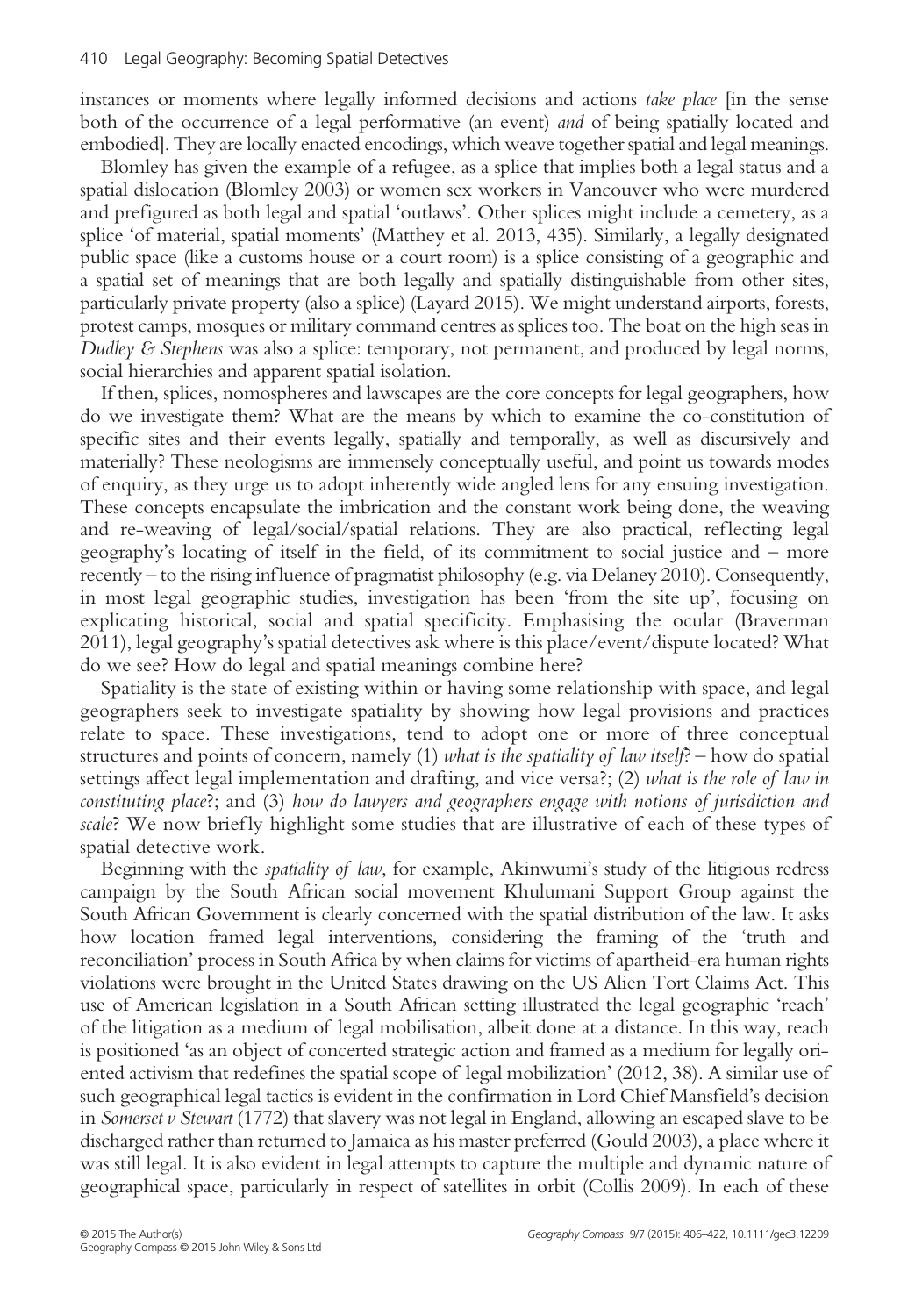cases, legal practice is not fixed. There is some choice in legal strategy pursued, and in these examples, law's attributes and practices '… [are] spatially variable … it modifies patterns of interaction … structuring a distinctive field of action' (Akinwumi 2013, 28).

Even in a domestic repossession case, a repossession of an elite property may well play out very differently from the repossession of poorer quality accommodation, located in a part of town with frequent residential turnover. Legal practices often differ by location. This may relate to process and enforcement practices ('law in action' as opposed to 'law in books') as well as to substance. To quote a seminal English case in the law of tort (wrongs), for example, 'What would be a nuisance in Belgrave Square, would not necessarily be so in Bermondsey' [Sturges v Bridgman (1879), p 865]. Wealthier locations may have an expectation of a higher quality spatial setting, reflecting the status quo and explicitly relating legal provisions to their spatial and social setting. In these ways, laws, legal practices and cultures of legality are in relationships with spatial settings. By exploring these interactions, legal geography is investigating the spatiality of law and legal practices.

The second approach, to investigate how law (and legality) can constitute places and spaces, is perhaps the best known. For example, studies of apparently public spaces (Layard 2010; Mitchell 2003) illustrate time and again how place-making mechanisms – particularly the use of private property rubrics – but also hedges (Blomley 2007b), street architecture (Blomley 2007c) or tomb stones (Matthey et al, 2013) – are at least in part legally implemented. This is more than the 'impact' of law; again, there is co-constitution here. More centrally located sites – whether urban, rural or neighbourhood – are more suited, for example, to becoming public spaces, while geographically uneven enforcement practices, of stop and search, for example, or licensing laws, can depend upon locale, 'not just the mere address but the where of social life and environmental transformation' in Agnew's (2011, 23) words. The spatial informs the legal: place-making is a reflexive process. For example, one reason  $-$  if by no means the only one  $-$ Australia was able to take possession of 42% of Antarctica by the performance of law, exploration and representation was the geographic proximity between Australia and Antarctica (Collis 2004). Laws and places co-constitute each other, intertwining with the spatial, social, cultural and historical. The research work is in taking these braids apart to identify the legal provisions and moves to see how they are actively place-forming.

Lastly, legal geography can investigate relations with space through studies of jurisdiction and scale. Scale is both a legal artefact with effects on spaces and a spatial artefact, constructed both socially and through processes of reproduction and consumption (Marston 2000). Multiple scales can also implicate legal pluralism, as they vary also in their projection and symbolism (De Sousa Santos 1987), and when a variety of not necessarily synchronic scales, projections and symbolisations operate and inter-penetrate, we have a situation of legal pluralism (Pieraccini 2016). These understandings of scale do not sit neatly with conventional understandings of jurisdiction, where legal practices are themselves conventionally bounded, determinative and territorial. Of course, scale and jurisdiction are not the same. As Valverde (2009, 140) notes, 'the resources of jurisdiction go beyond scale', they involve a form of 'seeing' both in terms of specific authority (a school, a police force and the Security Council of the United Nations). Jurisdiction is also not exclusively a legal concept. It can refer to a sense of entitlement or power: 'as long as you live in my house, you will do as I say'.

These are then central – and productive – tensions within legal geography. Knowing which criminal jurisdiction a site is in is central to identifying the procedural and substantive rules that will be applied to any incident. In civil law, in cases of a dispute, the first question is invariably 'who is the landowner'? This is also a question about jurisdiction. Who has authority here? Certainly, any jurisdiction or authority may end at the property line, and it is mediated through rules of national governance, yet legally, the property owner has enormous decision-making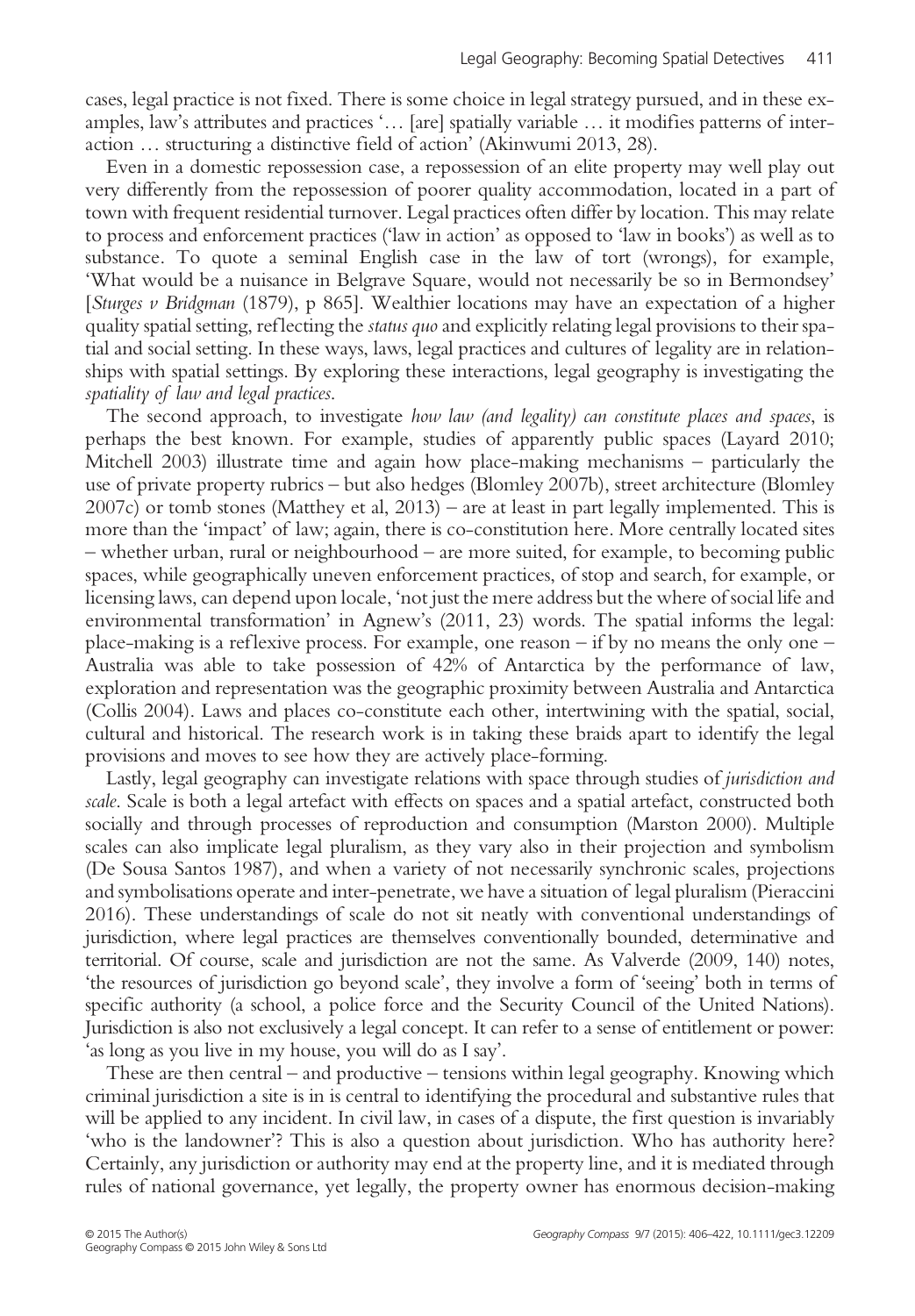power to set the agenda for any site and to craft there a sense of place through the arrangement and manipulation of that space (Bennett 2011; Blomley 2004; Layard 2010). Understanding and interrogating the extent and limits of jurisdiction continues to be a hugely productive strand of legal geography. When jurisdiction is apparently absent – as it was on Antarctica – power relations, resources and spatiality are all much more able to play their part in determining decisions (Collis 2004).

Legal geographers, then, are still untangling jurisdiction and scale (let alone territory). For within the practice of law, spatial units are being used and something is being corralled into spatial layering. Whether or not this is just jurisdiction remains an open question. While the suitability of scalar approaches to analysis of spatiality may be doubted by some geographers like Thrift – for whom 'there is no such thing as scale' (Thrift 1995, 33) – in legal practice, clear spatial layering exists both as a determinator of legal authority within a jurisdiction (e.g. the boundary of a land holding or the municipal authority within a borough). Legal practice also commonly uses assumptions about scale as indicators of spatialised hierarchies of the relative power of different types of law; for example, local rules may be permitted only if they are in compliance with a national structure (otherwise, they are 'ultra vires') or, within the European Union, countries as Member States must bring national legislation into compliance with EU rules. Sometimes, there is evident 'scale jumping'; for example, an individual (often the lowest actor in the scalar legal chain) can take a case to the European Court of Human Rights in Strasbourg, which can then uphold an individual's claim, overruling a national decision. These are all sites of discovery for legal geographers working on this third approach, investigating understandings of scale and jurisdiction.

#### METHODOLOGICAL APPROACHES

If then we have our conceptual structures and directions of enquiry, what instruments does the spatial detective need for her work? What methods should she employ?

One obvious starting point is the analysis of particular legal cases, but rarely will that analysis be confined to a doctrinal analysis of the legal reasoning set out in the text of the case's law report or judgement. Nor will it be confined to examining just the views of the judiciary who gave their determinative interpretation of law's application to the facts and law entwined in the matter of that case. Legal geographers tend to take the analysis wider, considering a wider range of stakeholder and situational influences. This more legal geographically infused doctrinal method echoes the intellectual traditions of the interpretivist turn, which looked to discursive analyses of legal provisions and practice (Forest 2000). Even here though, as Clark noted early on, 'pluralism is a way of life' (Clark 1989, 217). For those doing legal geography by explicitly engaging in case analysis, it is crucial to engage with 'different experience (therefore different realities), different ways of knowing the world (therefore contested facts) and, inevitably, different interpretations of inherited statutes and common law doctrine (conflict over the application of statute and law)' (Clark 1989, 217). Engaging with the plural specificities of each site has resulted in critically inf lected doctrinal and empirical studies of how law produces places and spaces (Blomley 2004; Cooper 1998; von Benda-Beckmann et al. 2013).

Delaney (2010), for example, suggests that when doing law, law makers, lawyers, regulators and judges should be viewed as 'nomospheric technicians' – for they are using legal and spatial concepts to construct workable situations – situations which often are physically embodied in places. Thus, to investigate this 'world-making', Delaney puts forward a method of contextual case analysis or 'nomic collage', in which legal decisions are subjected to an analysis that seeks to identify both the 'legal moves' and the 'spatial imaginaries' used by that technician.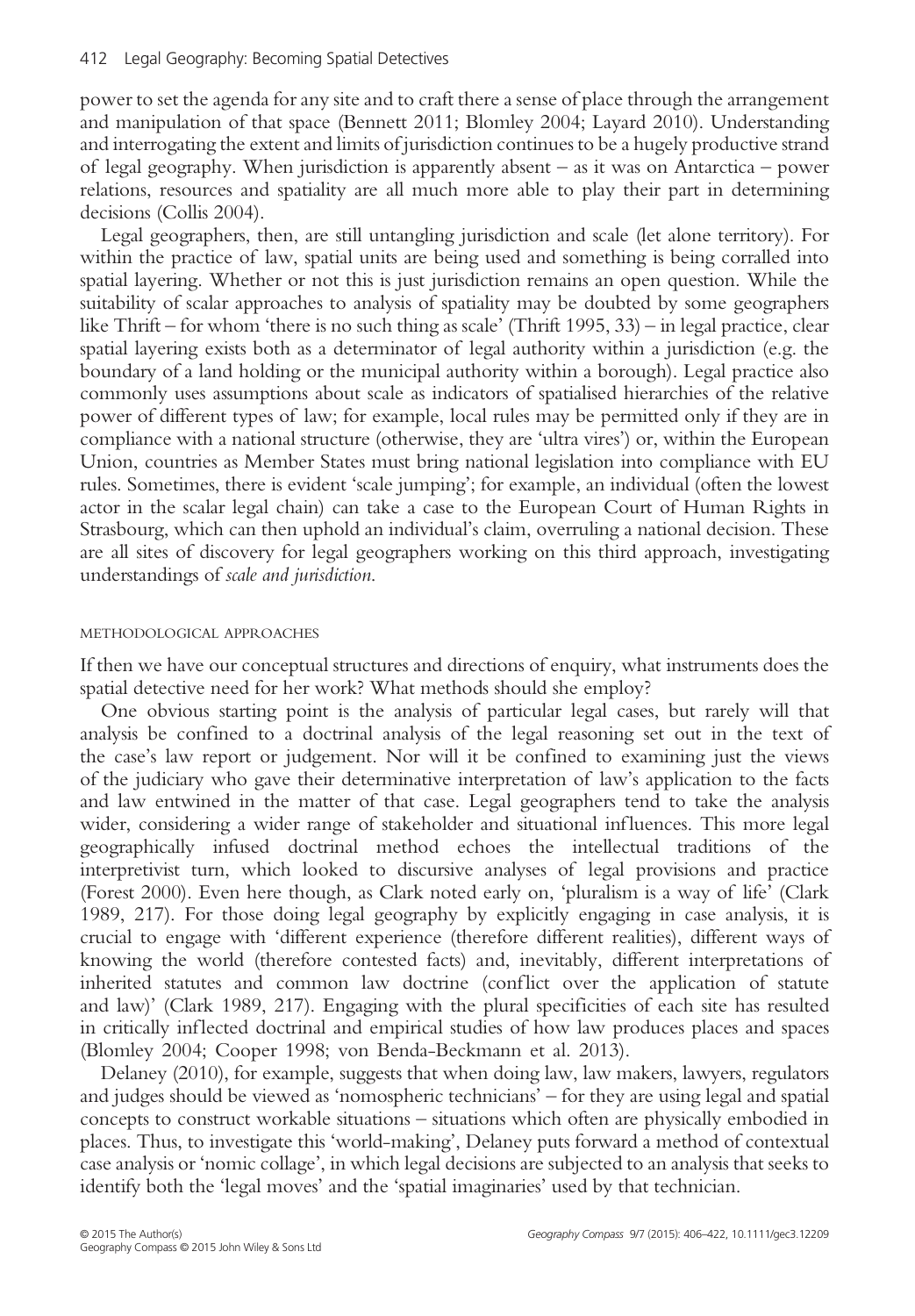This approach expands doctrinal legal analysis; to understand 'space-talk' or a lack of 'space-talk' in judgements is itself doing significant governance work (Layard 2015). For example, in a decision heard by the European Court of Human Rights, Case of Mouvement Raëlien Suisse -v- Switzerland (2012), the majority of that judicial panel held that there was no restriction on the freedom of expressions on the rights of a Raelian group who were prohibited from displaying their posters about their belief in UFOs on municipal billboards. The majority judgements made no reference to the location of these billboards (in a public square, on a highway, etc.), while the minority were concerned with protecting freedom of speech in a 'public forum', analogous to one judge to the 'open and public space' of the seas (Layard 2015). Equally, it was the lack of space-talk in  $R \nu$  Dudley & Stephens that so infuriated Pue, that the court said nothing on the distinctiveness of the high seas from that which might properly pertain in a gentlemen's club in London. 'Space-talk' then is evident both in its presence and in its absence.

Other methods are also available. Fieldwork is an intuitive and productive method in legal geography, particularly when it includes an understanding of how spaces and places are themselves co-produced – legally and politically as well as socially and spatially. Immersive, site level enquiry seeks to investigate precisely how (and why) sites are framed, managed or used in the way that they are. This spatial detective work emphasises the importance of materiality, asking how the spatio-legal is implicated in the making of place and how it plays out amidst the embeddedness of humans within a world of physical things and the resistances and affordances that they represent. Such investigation often has an ethnographic orientation. Braverman, for example, has advocated for 'the special relevance of ethnography for legal geographers', suggesting that

Because of our familiarity with administrative structures and bureaucratic reasoning, as well as our affiliation and heightened access to professional experts and government schemes, legal geographers may play an important role in what cultural anthropology has termed 'studying up', 'multi-sited', 'engaged', and 'para'-ethnographies. We are familiar with legal language and therefore 'insiders' in the legal world. As a result, we are probably both better-situated and better-equipped than scholars in other disciplines to explore the intricacies of various administrative structures. (Braverman 2014, 120–121)

Braverman's own research in this vein has investigated both tree planting in the Middle East and the keeping of captured animals in zoos. In both cases, ethnography has enabled her to investigate first the (legal) work done by the two dominant tree landscapes of pine forests and olive groves in Israel/Palestine (Braverman 2009) and then the practices of zoos in naturalising spaces of captivity, classifying animals while producing spectacular experiences for their human visitors (Braverman 2013). By such analysis, the role of law – working alongside other factors – is shown to be imbricated within place-making in both mundane settings and conflictriven places, and the forming and maintaining there of spatially embedded normativities, some framed as law, others not.

#### LOCATIONS

So where to do this? Where is the scene of the investigation?

Rather than starting (as legal scholars might do) with the text, one recurring theme in legal geography has been an interest in mundane sites. Researchers have often focused on municipal law, usually linked to investigating the urban manifestations of spatial governance and marginalised identities, for example, in rules of the highway (Blomley 2011), taxi discs (Valverde 2012), the house rules of a pub (Bennett 2011) and venues for adult entertainment (Hubbard et al. 2008). These studies draw inspiration from their engagement with the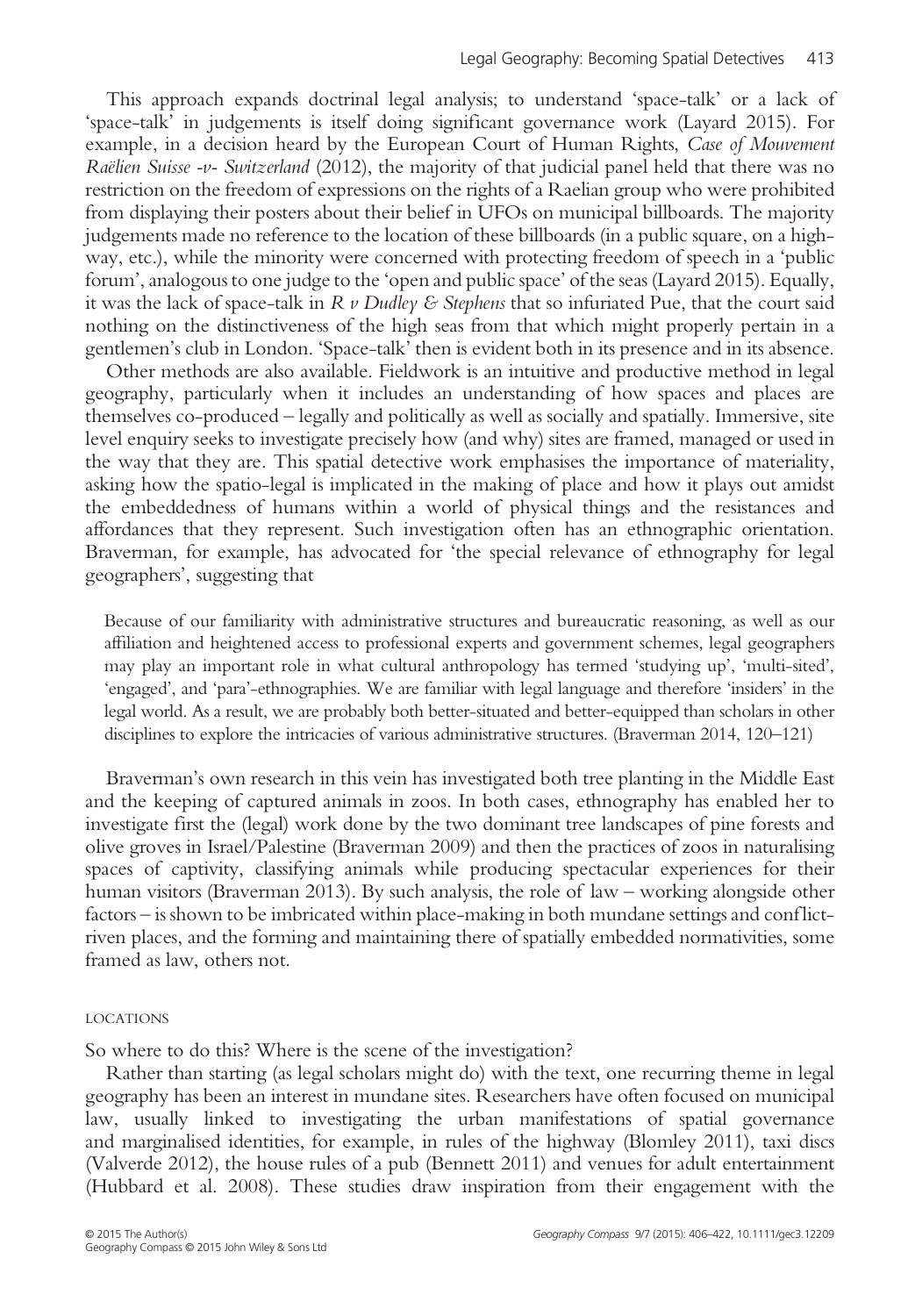governance of the 'everyday' from both socio-legal studies (away from the unusual, elite events recorded in case-law; Ewick and Silbey 1998; Halliday and Morgan 2013) and the interest throughout the academy in the mundane (for example, de Certeau 1984). Increasingly, everyday spaces are understood not as neutral empty spaces upon which law is exercised – as a mere backdrop for law's disembodied ordering of the totality of human affairs – but instead as places of active, localised meaning-making.

In addition, and increasingly, scholars have applied legal geographic techniques to high profile world events and geopolitical practices, such as extraordinary rendition and torture (d'Arcus 2014), drone strikes (Smith 2011), licit narcotic growing (Williams 2013) as well as the proclamation of Antarctica (Collis 2004) or the orbiting of a satellite (Collis 2009). Such studies invoke rules of international law – applicable either to people or states – that transcend national boundaries. Elsewhere, there has also been longstanding work in geographies of detention, policing and asylum that have explicitly (White 2002) or implicitly (Beckett and Herbert 2009; Herbert and Brown 2006) engaged themes of legal geography.

Nevertheless, for spatial detectives, identifying the locations, and locales, matters. It is important to pause here and to acknowledge that law does not always structure itself (and its concepts) spatially – the distinction between civil and criminal law, for example, does not generally have spatial dimensions. Criminal acts, for example, can take place anywhere even if punishment can be meted out spatially, for instances in prisons or through curfews, by limiting intersections of time and space. This is a point we return to in our conclusion below – should the location matter for criminal law? For legal geographers, this questioning of location (or identifying of an absence of location or 'space-talk' in judgements) is key.

This matters because a place can only be understood in relation to something: an event and a framework of meaning. The law – as a set of techniques for ordering the world and actions within it – helps us to show how some places are formed (or denied). Whether working upon the micro-level of the mundane legal geographies of everyday municipal life or the legal geographies of world-challenging geopolitical tensions, identifying the locations, and locales, at which spatio-legal splices are occurring is a reminder of law's relationship to power and ruling. A focus on law's spatial occurrences demonstrates that law is found in space for a reason – it is there to achieve (or prevent) something. Thus, law's presence is indicative of moral, political and resourcing choices – made by those with some degree of power over a situation, place or thing.

But the materialities of place (and the specifics of the task-related actions performed there) also give life to law; otherwise, it is merely a cluster of abstract, generic concepts. Law comes alive applied to space, and the action and things embodied within places. It both produces and is itself produced by actors' 'world-making', and – particularly as shown by legal geographers working upon indigenous understandings of property, place and landscape – both places and their legalities are products of histories, material conditions, markedly differing cultural frameworks and change across time (see Bartel et al. 2013). Location matters. But legal practice – including any lack of emphasis on location – matters too. A lack of space-talk may be a clue that location should not excuse culpability – that murder is murder wherever it happens.

## Extending the Scenes of Inquiry

The legal geographer is a detective then – tracing the manifestations of law upon space – and in turn the ways in which law is limited, masked, channelled or amplified in certain spatio-material settings. Having briefly charted the rise of legal geography and considered the formulation of its core methods, we turn now to look at the ways in which the techniques and goals of the legal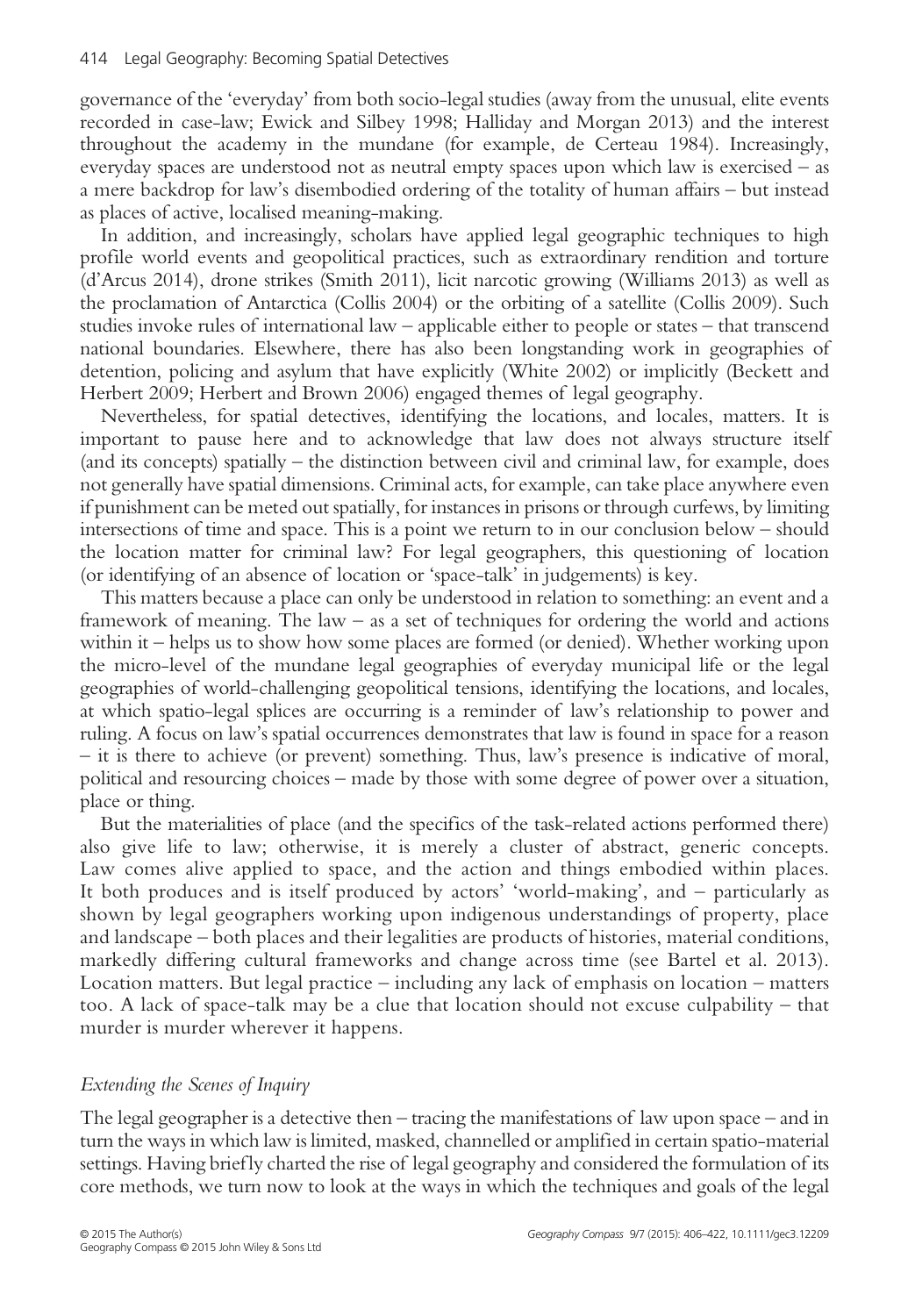geographer's detective work are evolving. In doing so, our concern is to show how new ways of examining the sites of law's manifestation (or its apparent absence) are being developed.

#### SPACE AND TIME

We have shown that, to legal geographers, places are understood as splices or nomospheres. They provide sites of study that can capture modern understandings of the production of space and the contingent, relational natures of spatialities. Drawing on the resources throughout the academy, this project supplements geographers' own identification of the spatio-temporal as a subject of study (see, for example, Harvey 2008). Some legal geographers have recently acknowledged that the discipline is 'guilty of privileging space over time' (Braverman et al. 2014, 14). There are notable exceptions to this (Blomley 2010; Delaney 2010; Kedar 2003) and also more recent suggestions that there should be, within legal geography, not only greater curiosity about the past but also understandings of multiple aspects of temporality and the dynamics of space–time (Braverman et al. 2014, 14).

Valverde (2014, 57), taking up this challenge, cautions legal geographers against 'reifying the spatial and privileging, a priori, spatial over temporal analyses'. She has urged scholars to have regard to temporality (the presence of time as factor within social socio-spatial life), noting that places and times are woven together in different ways: thickening or thinning dependent upon a variety of factors. Adopting Bakhtin's concept of chronotopes, Valverde explores the temporal and spatial slippages in courtrooms and family homes. She joins scholars in other disciplines interrogating the temporality of events and their spaces, using these 'time–space envelopes' (Richland 2008, 10) as conceptual devices. These chronotopes 'mark the outer spatio-temporal horizons of particular activities, developments, or processes' as well as capturing 'inner spatio-temporal patterns: the textures of space wedded to the rhythms of time' (Lawson 2011, 384).

Thus, time and space ebb and flow, and the flows of neither time, space nor law are ever smooth, even or readily divisible. For example, Benton (2010) explores this in her study of the territorial expansion of European empires up to 1900 and shows how the expansion of European sovereignty over other lands was not a linear, smooth or purely 'political' process. Instead it was partial, chaotic and, at times, accidental – and yet it was never entirely lawless. Specifically, she shows how pirates bought the legal culture of European states with them – framing their actions within a relationship to the states from which they were hiding from or plundering – yet despite their 'outlaw' status, they organised their actions around notions of law and transposed that normativity onto the landscapes and seascapes within which they now operated. Thus, as Benton (2010, 212) puts it and as the sailors in R v Dudley & Stephens show, people are 'vectors' of law; they carry it through space and time, performing both spatiality *and* legality as they travel.

Again, of course, concern with the playing out of the spatio-legal across time (and amidst socio-economic relations) has always been evident in historical legal geographies, for example, E. P. Thompson's analysis of the 1732 Black Act which criminalised poaching at a time of mass land enclosure and agro-industrial change – thus figuring deer, rabbits and fish within class antagonism over access to land and its produce. Thompson explored the way in which law is 'deeply imbricated within the very basis of productive relations' (Thompson 1975, 261). What this means for legal geography is that to the extent that splices may conventionally be seen as frozen moments of time, in fixed spatial configurations, these are temporal moments too. For example, in  $R v$  Dudley & Stephens, the boat could not stay on the water forever, and eventually, the surviving sailors returned to Falmouth and thereafter became enmeshed in the legal temporalities of the court process.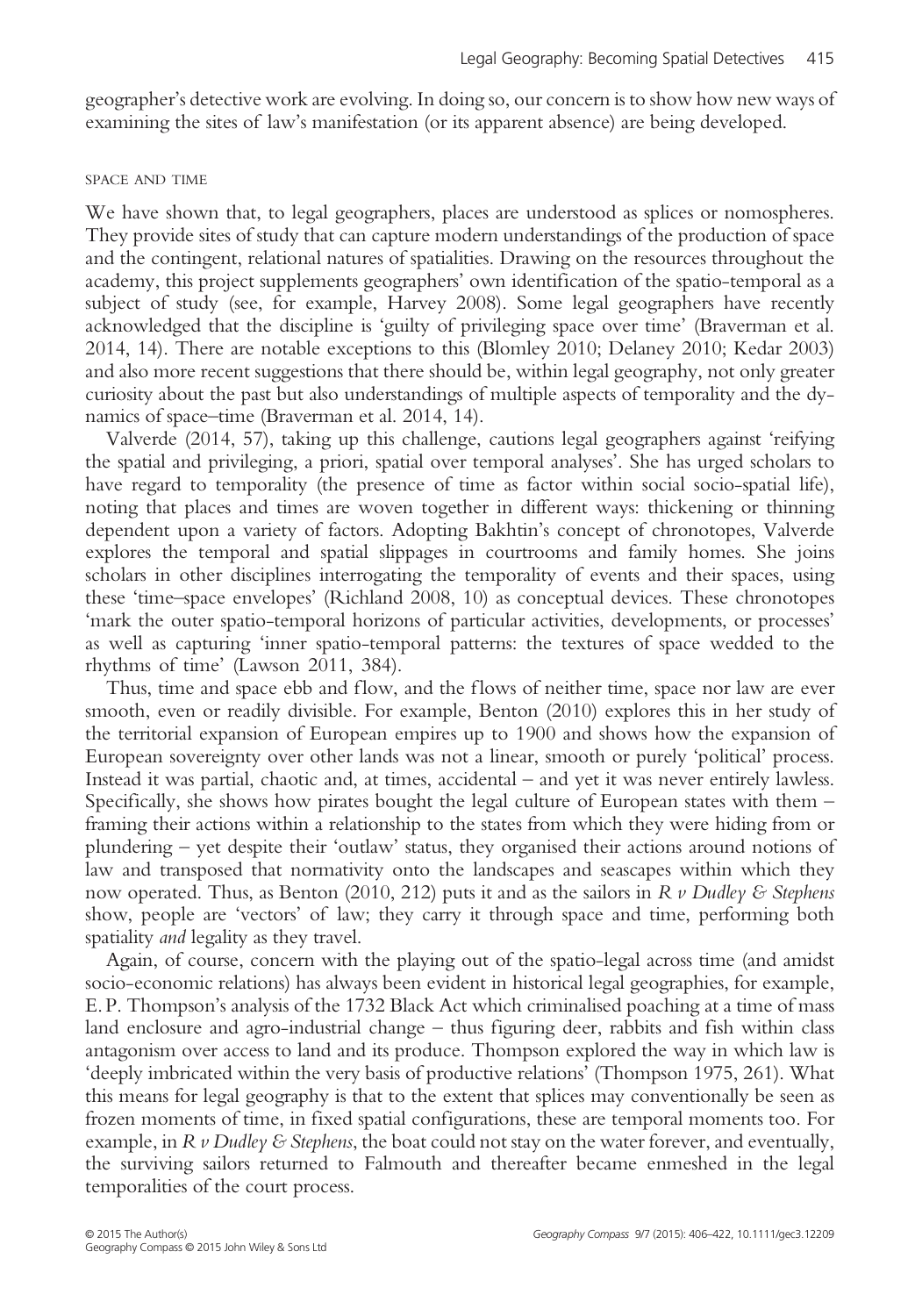Temporality is under-researched in socio-legal scholarship (for a recent initiative via legal anthropology to address this, see the special issue on time and legal pluralism: von Benda-Beckmann et al., 2014), which is surprising given how important time is to lawyers as a technique of law's administration (and of its co-option into strategies of obfuscation or resistance). This underdeveloped understanding of time's role in law is perhaps also ref lected in the way that time operates within legal processes, and specifically, its tendency to get 'stuck' – for the law to fall behind and to ref lect the conditions of the past rather than those of the present. This idea of temporal fixity is echoed in Stewart's study of Housing Action in an Industrial Suburb, which investigated how a 'legal form of building lease which was originally an expression of the economic relations of housing production survives today even though it has outlived its original purpose', explicitly placing leasehold tenure 'in a class analysis' (Stewart 1981, 8). As Stewart and Thompson illustrate, the legal geographer, studying how law makes space may often need to work backwards in time in order to make sense of a currently persisting spatio-legal regime, because of this 'dead-hand' effect that law can have in space across time.

Legal provisions then can move between a static moment (which might be centuries long) and relatively sudden cycles of legal change. Delaney's conception of the nomosphere is one formulation that focuses on this aspect of law and legality's 'movement' and 'becoming' as part of world-making. For example, in the implementation of 'Operation Rose' in 1961, which created the 'world' of East Berlin, until November 9, 1989, when it was equally swiftly undone (Delaney 2010, 146). There can be fixity and flow, with studies recognising that the spatio-legal reaches across time, its effects ebbing and flowing – or sometimes carrying effects through time in a way that becomes detached from the spatio-material context for which it once came about. Simultaneously, sites are also socio-legally and spatially co-constructed moment by moment and task by task. Thus, the legal geographer's task is to work out how all of the elements – the spatial, the social and the legal – fit together within the pragmatic 'taskscape' (Ingold 1993) under examination and within that analysis to identify how fragments of previous projects and their spatio-legal ordering leave behind a shaping effect over that place, Delaney's 'nomic traces' (2010, 67).

#### MATERIALITIES AND AFFECT

The recent emergence of a greater sensitivity to the law's temporalities and its spatialities occurs at a moment where we are also witnessing something of a 'material–affective' turn in social theory, a new concern with understanding human's entanglement with matter (Hodder 2012) and of the (broadly) emotional consequences of this relationship with nonhuman things (Bennett 2010). Legal geography is – albeit tentatively – engaging with these trends too.

Earlier, we highlighted ethnography as one of legal geography's favoured methodologies and how analysis working in that vein builds up a site and situation's story working upward and outward from the local, working towards more abstract shaping forces and delineating their actual localised effects. Such site-focussed ethnographically inclined studies also often have an attentiveness to the materiality of law, showing how it exists embodied within things (documents, buildings, street layouts and signs, habitats and creatures) and people upon the site.

Like time, matter (and our relation to it – which is what 'materiality' means) is an under-acknowledged presence throughout the life of the law, from law-making right through to application of the law towards the determination of disputes and infractions. Yet, the law has a quiet but fundamental relationship with physical things – a dependency that can be glimpsed in the world of evidence, where producing the murder weapon in court is necessary because speaking of it is not enough. It must itself appear in order to be able to give its full weight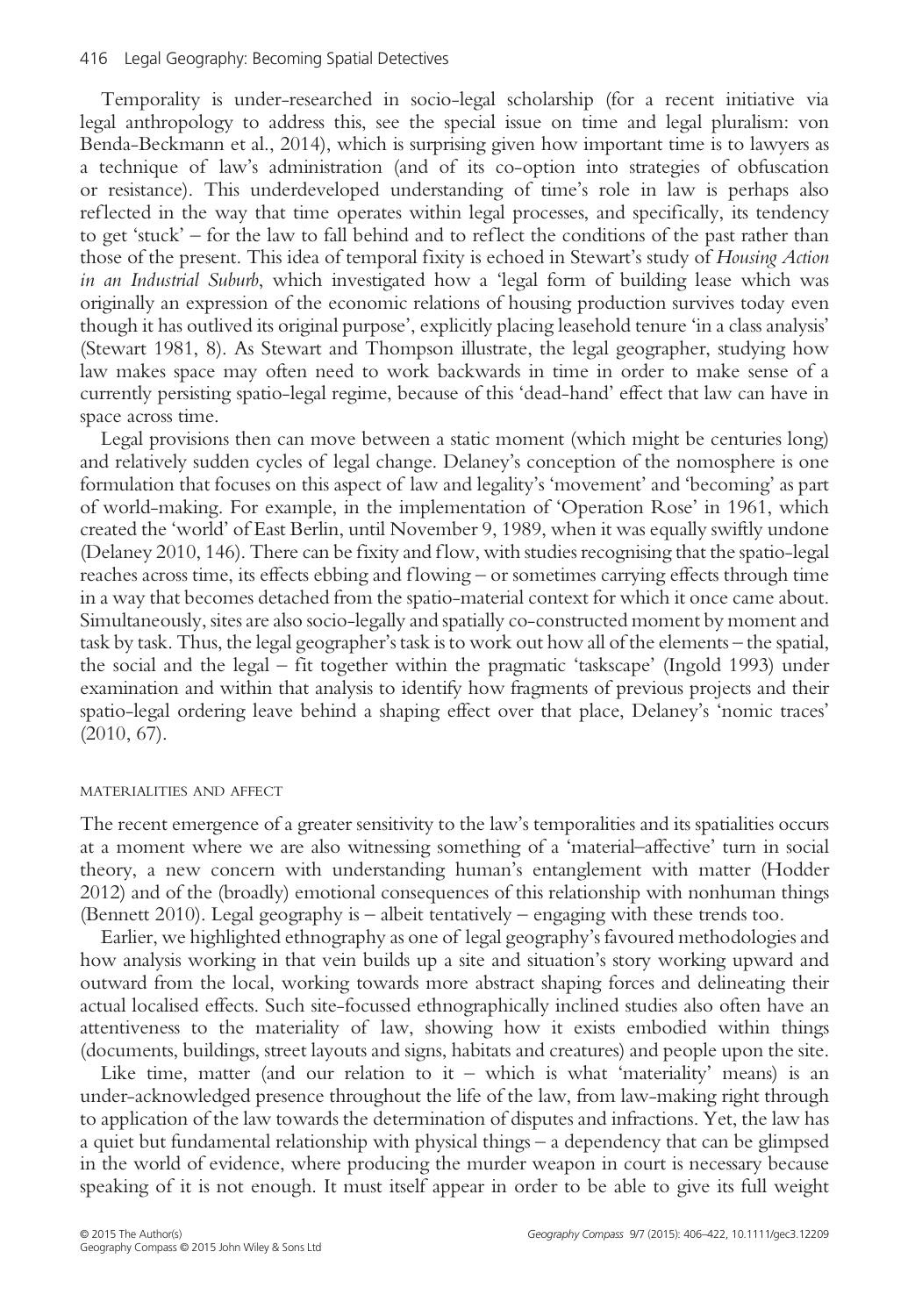(and silent testimony) to the proceedings. This law-thing dependency is also seen in the attentive on-site searching and characterisation enacted upon places by crime scene investigators.

Delaney has argued that understanding the materiality of law enables us to move beyond a conventional (and limited) notion of the law, which he suggests 'stops at the utterance: the verdict, the sentence, the decree'. Focusing on materiality

allows us to examine this background assumption, to consider the idea that law does not stop at the utterance, but continues on through causal chains into the world of stuff. Actually, it was never anywhere else. The violence that law authorizes or blocks happens on bodies and elsewhere in the material world. This is not separable from law, nor are these simply 'effects'. (Delaney 2003, 78)

Legal geography's attentive, localised ethnographies can thus help to reveal law's dependency upon a distinctly thingly world and our emotional attachment to (rather than detachment from) law's things, as Latour (2009) shows in his finely nuanced ethnographic account of the Counseil de France and its portrayal of the intimate relationship between that place's atmosphere of authority, its legal productivity and its spatial arrangement formed by its desks, filing cabinets and quiet corridors.

In short, legal geographers find that law is (and has always been) embedded in the world rather than hovering above it in some disembodied way. The materialities inflected analyses thus far pursued in legal geography have not, however, sought to eschew the human. Legal geography's avowed critical humanism (born of its concern with equality and justice) lends it towards an interpretive style and concern, which often seeks to 'personate' local manifestations of law and people's fates within the physical world. The opening chapter to Delaney's (2010) book is an example of this – the reader's attention being gained through the affective storying – the 'human interest' – of the state's incursion into the house of Rosa Sorto during a US crackdown on illegal immigration; things are broken and displaced; a cherished feeling of 'home' is violated by a combination of the abstract logic and physical – materialised – force of the law being enacted upon a place. Delaney then introduces his nomosphere neologism by explicating the (more abstract) forces at work in the co-constitution of this place (room, house and town state), expectations of it (homeliness, privacy and civil rights) and state usurpation (juristic notions of state need, proportionality and public order). During the course of his book, Delaney is keen to follow both the perceptual dimension (what we might call Rosa's affective world – her experience of her home and its violation) and (more traditionally) the analysis of law, power, inequality and spatiality that can be extrapolated from an individual event and its site of occurrence. In straddling this duality, Delaney is fringing the affective realm, something that socio-legal scholars have also done in their attempts to examine legal consciousness (Ewick and Silbey 1998).

This step towards affect, individual consciousness and our engagements with everyday materiality requires an embrace of the limits of law's reach, its logic and even its coherence when encountered within the daily world-making of individual actors. Studies of legal cognition and its pragmatic co-option into everyday life show how law is promiscuously appropriated and forced to fit tasks in hand. Law thus becomes close to a feeling, a background sense of entitlement or prohibition.

In pursuit of an understanding of the material–affective realm of place, some UK cultural geographers have in recent years attempted to move beyond a fixation with analysing discourse and representation (Thrift's 2008 'non-representational theory' or Lorimer's 2005 'more than representation' reformulation). But law is centrally concerned with discourse, and analysis of it cannot entirely abandon a notion of law as an abstract discourse based normative system that acts symbolically in the world. At its core, law is about representation (the connection of words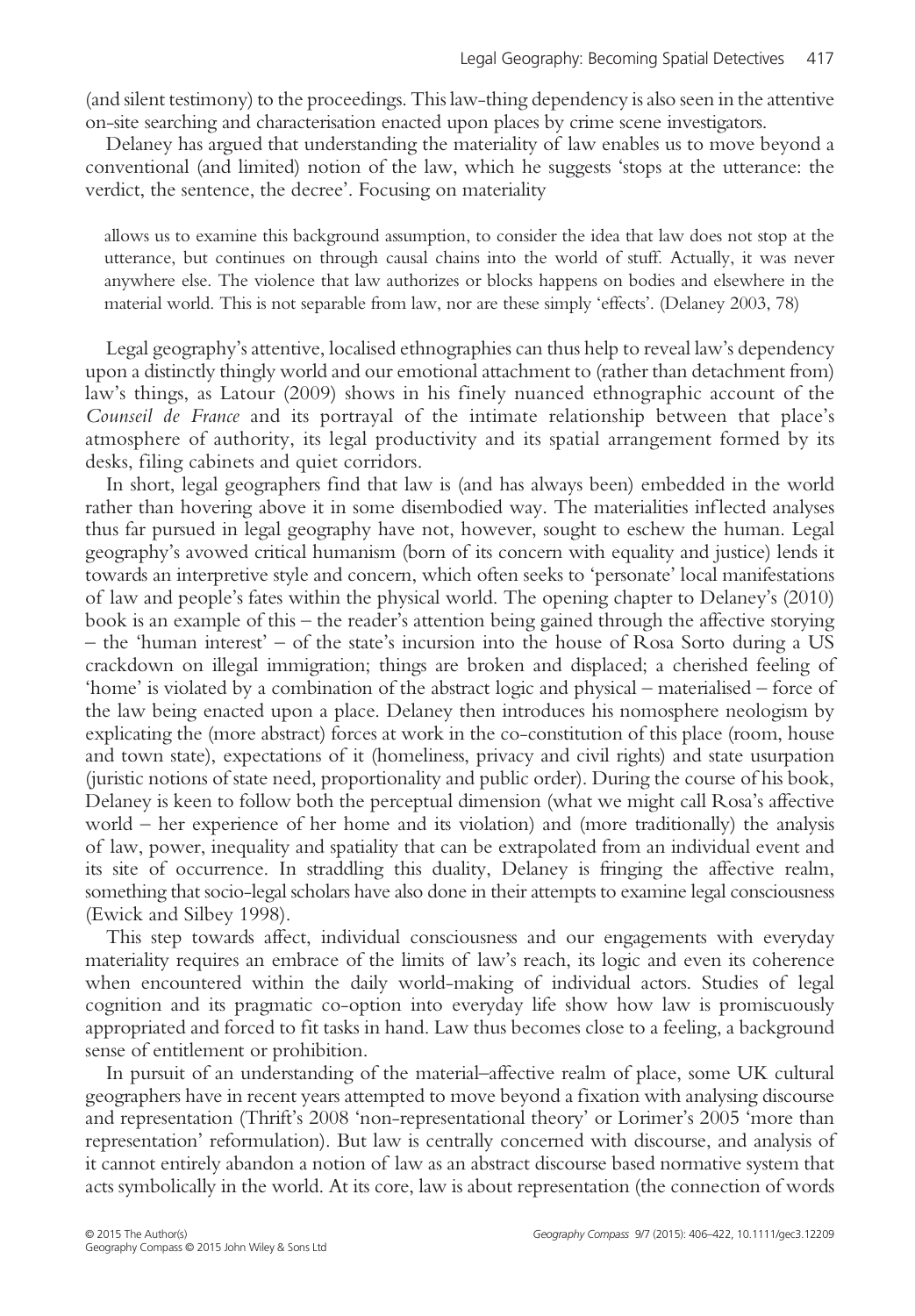and commands to the material world beyond). Thus, legal geographers will need to work out just how far they can follow researchers in cultural geography and anthropology like those in Gregg and Seigworth (2010) or Stewart (2007) into analysing the feelings and dispositions that a material–affective analysis of law's contribution to place-making would need to pursue.

## In Conclusion: Solving the Case?

We began then, with the critique of the 'invisibility of space in legal studies' (Blomley and Bakan 1992, 662) (as well as an invisibility of law in geography). Certainly, much has been made of law's closure and the insularity of the legal academy. Yet, as Blomley and Clark put it in 1990, the 'law–space-nexus' provides for exciting and complex inquiries (435). As enthusiastic participants in the legal geography project, we have no desire to (re)solve the case to a binary – truth/untruth, law/geography. And yet, we are concerned that 'law' (or more precisely legal practice) should not be understood as a 'straw man' in these endeavours, berated for its aspatiality when all is perhaps not quite as it seems.

For it is not that locality and context were blindly overlooked in R  $\nu$  Dudley & Stephens – quite the contrary, we suggest. In that case, the prosecution's concern was to assert a general prohibition over anything other than state-sanctioned killing in English territories, and it was already a settled principle that English ships and their sailors fell under English jurisdiction anywhere in the world. The case was, therefore, a moment of modernisation – the English legal system seeking to emphasise its sovereignty over its sailors and their spaces of travel and thereby to eradicate a 'lawless' practice of 'shipwreck cannibalism' (Simpson 1984) which appeared then to be customary amongst seafarers and which posed a challenge to the moral clarity of the law of murder.

Legal geography's site and event-focussed spatial detective work can help to show that the law actually approaches spatiality selectively – sometimes ignoring it, while at other times embracing it. Here, it is instructive to contrast the fate of our shipwreck cannibals with a case arising from the 1781 'Zong massacre' in which 132 enslaved Africans were thrown off the slave ship Zong, owned by a Liverpool slave-trading syndicate. In this case, the spatiality of the situation – the 'out-at-sea-ness' – was determinative, for the ship's captain was held to have been justified by the necessity of his remote predicament in throwing African slaves overboard in order to secure the survival of his ship and its remaining 'cargo' (Gregson v Gilbert 1783, Arvind 2012). While important questions of race and power were clearly at play in the treatment of slaves as dispensable 'cargo' (the Zong case was an insurance law dispute), had 132 slaves been killed on the English mainland, a murder charge would almost certainly have been brought. But, as they were killed 'out' at sea, the court's application of the law to the event decided that there was no murder committed. Thus – strangely – the application of an aspatial formalism (i.e. ignoring location, as was the approach derided by Prue in  $R \nu$  Dudley & Stephens) in Zong might have led to what we would consider to be *greater* justice, for we might be inclined to think that 'murder is murder wherever it happens'.

We suggest then that it is insufficient to regard law as spatially blind or to assert that embracing locational differentiation would always be progressive. Instead, what needs to be teased out of any encounter between law and spatiality is whether, and if so how and for what purpose (and what period of time), spatiality is being invoked or ignored, for an apparent absence of space is also doing spatial and legal work. Thus, to become spatial detectives, we need to consider when spatial and social specificity is productive and equally when aspatial formalism may also do important work.

We also suggest that legal geography's sensitivity to context, its embrace of specificity, should be borne in mind. Arising primarily in the urban geographies, and part of a wider 'critical social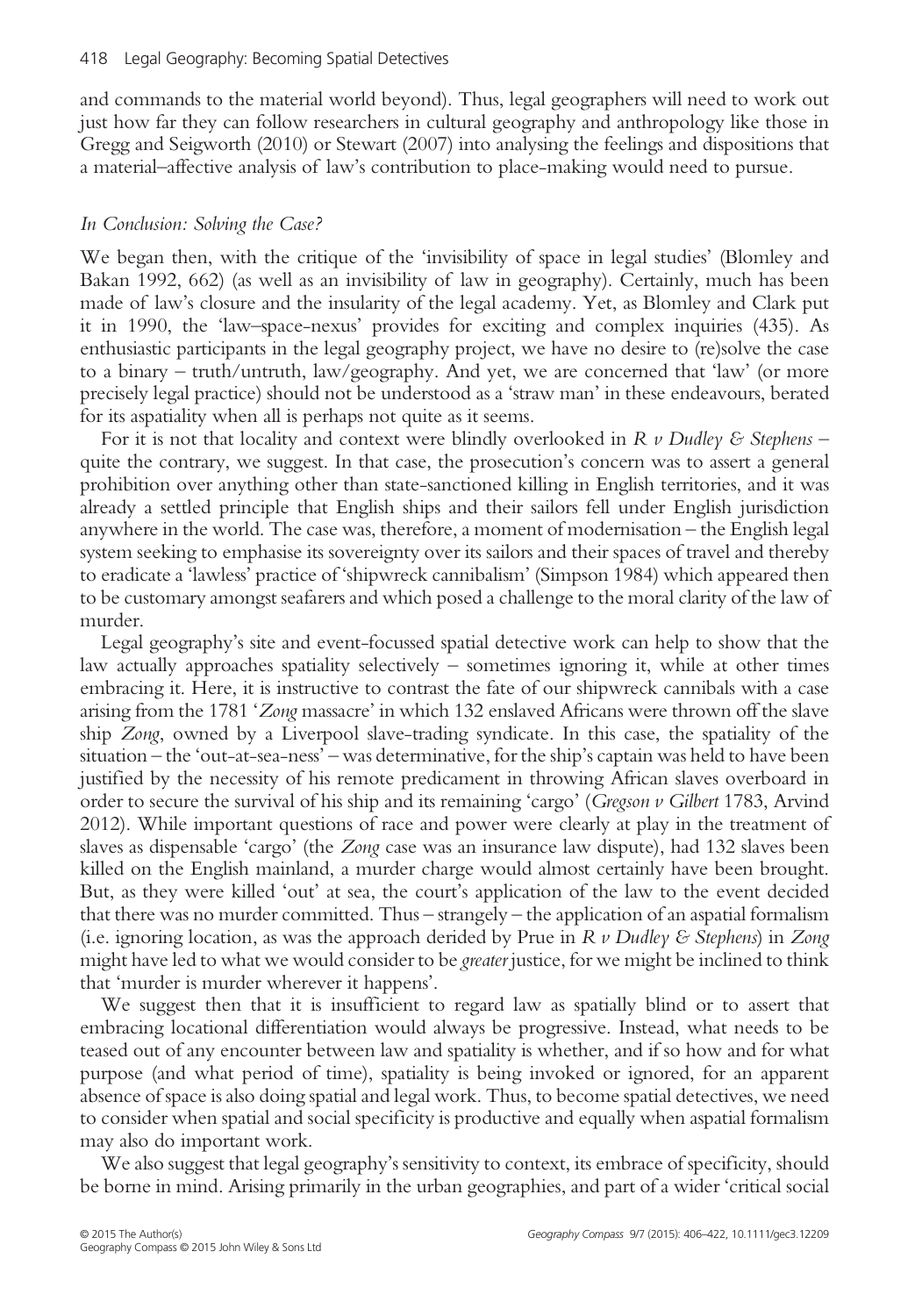project' (Blomley and Clark 1990), new opportunities for legal geographies are emerging beyond the critical project (important as this aspect undoubtedly is). Whether legal geography will ever embrace an object-oriented post-humanism to any significant extent (and thus dwell upon the relationship between Latour's chairs and tables rather than upon their  $co$ -option – alongside the texts and officials he glimpsed at work there – in essentially human projects) remains to be seen. Yet there are challenging and interesting projects if we expand legal geography scenes, working with affective geographies of matter and understanding legal practices as embedded (and embedding). It is possible then that the dominance of critical theory over legal geography may itself be under some challenge, by (as Braverman et al. 2014 put it) 'timely' widening.

If more people become 'spatial detectives', we would welcome these developments. For, as Whatmore (2006) has argued, geography is the best-placed social science to embrace the physicality of the world and of our enmeshment in it. By extension then, legal geography offers the best route to explicate the grounded, embodied effects of law in the constitution of the world and to challenge the impression that law aspires to dematerialisation, that it seeks to marginalise specificity (i.e. local distinctiveness) and that law seeks to erase spatiality, or indeed ever could.

#### Acknowledgement

This paper was written as part of Antonia Layard's ESRC Fellowship on Localism, Law & Governance (ESRC ES/J004642/1).

We have benefitted from the insightful and lively conversations we have had with our fellow legal geographers over the years, particularly at RGS conferences in London (2013 and 2014) and Edinburgh (2012). We would like to record our thanks for the many ideas which were planted – and critiqued – by our colleagues. We are also very grateful to the anonymous reviewers for their thorough and instructive comments on an earlier version of this article.

#### Short Biographies

Luke Bennett is a senior lecturer at Sheffield Hallam University. After 17 years in commercial practice as an environmental lawyer, he joined SHU in 2007 to teach and research in the Department of the Natural and Built Environment. His research explores the role of law and other normative orders in the formation, management and use of places – with particular emphasis upon seemingly empty spaces: ruins, abandoned quarries, empty fields and derelict military bunkers. His work has been published in Environment & Planning D: Society & Space, Gender, Place & Culture and The International Journal of Law in the Built Environment.

Antonia Layard is Professor of Law at the University of Bristol, where she teaches property, planning and environmental law as well as research methods. Her research explores how law, legality and maps construct space, place and 'the local'. She has particular interests in 'urban law', and the legal provisions and practices involved in large-scale regeneration and infrastructure projects. One day her book *Law, Place & Maps* will be published by Glasshouse Press, Routledge.

#### Note

<sup>\*</sup> Correspondence address: Luke Bennett, Department of the Natural & Built Environment, Sheffield Hallam University, Norfolk 306, City Campus, Howard Street, Sheffield, S1 1WB, UK. E-mail: l.e.bennett@shu.ac.uk

<sup>\*\*</sup> Correspondence address: Antonia Layard, University of Bristol Law School, Wills Memorial Building, Bristol, BS8 1RJ, UK. E-mail: antonia.layard@bristol.ac.uk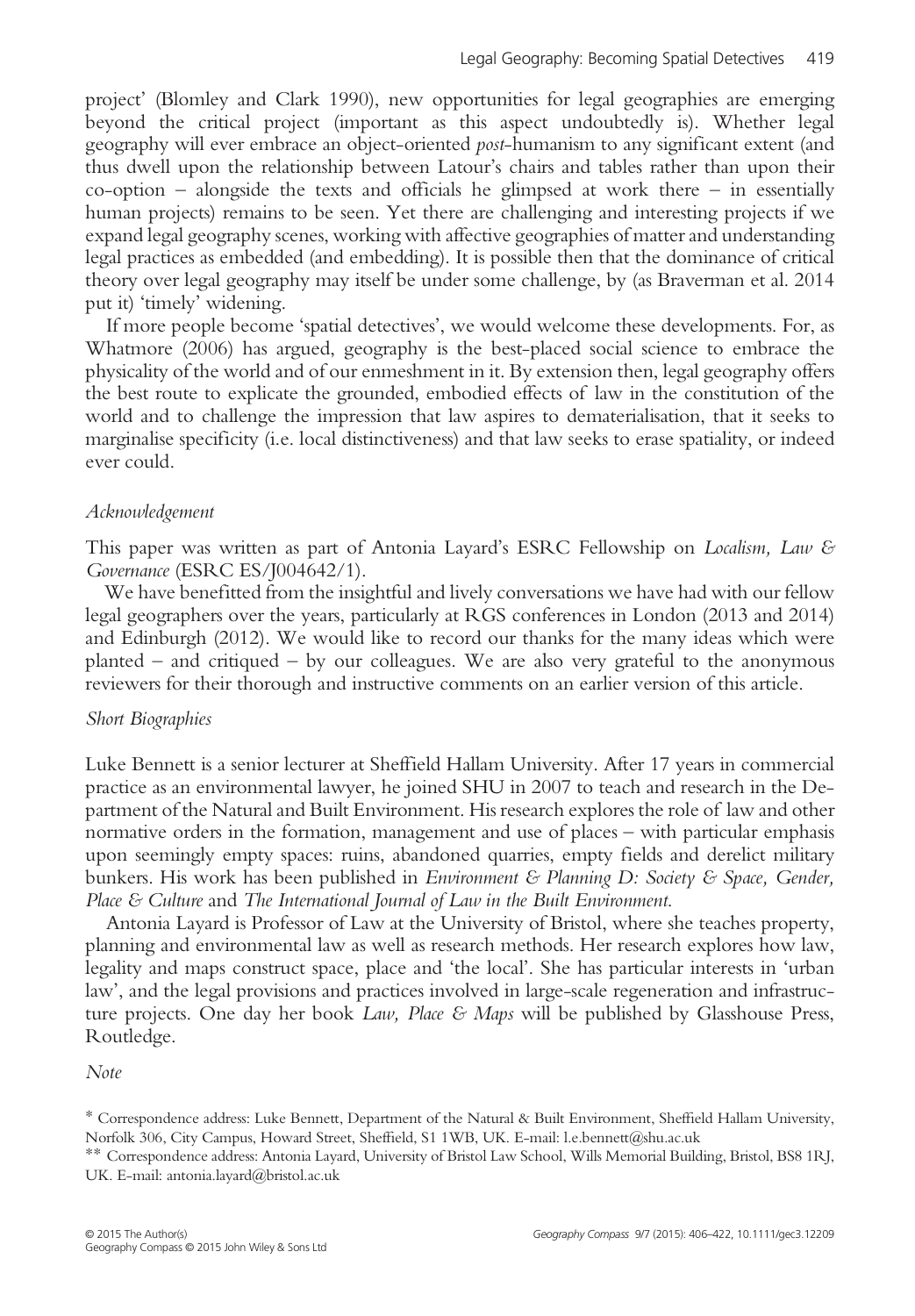#### References

- Agnew, J. (2011). Space and place. In: Agnew, J. and Livingstone, D. N. (eds) The SAGE handbook of geographical knowledge. SAGE: London, pp. 316–330.
- Akinwumi, A. (2013). Powers of reach legal mobilization in a post-apartheid redress campaign. Social & Legal Studies 22 (1), pp. 25–41.
- Arvind, T. T. (2012). 'Though it shocks one very much': formalism and pragmatism in the Zong and Bancoult. Oxford Journal of Legal Studies 32 (1), pp. 113–151.
- Bartel, R., Graham, N., Jackson, S., Prior, J. H., Robinson, D., Sherval, M. and Williams, S. (2013). Legal geography: an Australian perspective. Geographical Research 51 (4), pp. 339–353.
- Beckett, K. and Herbert, S. (2009). Banished: the new social control in urban America. Oxford University Press: Oxford.

Bennett, J. (2010). *Vibrant matter – a political ecology of things*. Duke University Press: London.

- Bennett, L. (2011). A pub, a field and some signs a case study on the pragmatics of proprietorship and legal cognition. A paper presented at COBRA 2011 – Royal Institution of Chartered Surveyors International Research Conference, Manchester, UK, 12–13 September 2011. [Online]. Retrieved on 15 April 2015 from: [http://shura.shu.ac.uk/3754/.](http://shura.shu.ac.uk/3754/)
- Benton, L. (2010). A search for sovereignty law and geography in European empires 1400–1900. Cambridge University Press: New York.
- Blacksell, M., Watkins, C. and Economides, K. (1986). Human geography and law: a case of separate development in social science. Progress in Human Geography 10 (3), pp. 371–396.
- Blandy, S. and Sibley, D. (2010). Law, boundaries and the production of space. Social & Legal Studies 19 (3), pp. 275–284.

Blomley, N. K. (1994). Law, space, and the geographies of power. Guilford Press: New York.

Blomley, N. (2003). Law, property and the spaces of violence: the frontier, the survey, and the grid. Annals, Association of American Geographers 93 (1), pp. 121–141.

Blomley, N. (2004). Unsettling the city: urban land and the politics of property. Routledge: London.

- Blomley, N. (2007a). Making space for law. In: Cox, K. R., Low, M. & Robinson, J. (eds), The SAGE Handbook of Political Geography. SAGE: London.
- Blomley, N. (2007b). Making private property: enclosure, common right and the work of hedges. Rural History 18 (01), pp. 1–21.
- Blomley, N. (2007c). How to turn a beggar into a bus stop: law, traffic and the 'function of the place'. Urban Studies 44 (9), pp. 1697–1712.
- Blomley, N. K. (2011). Rights of passage: sidewalks and the regulation of public flow. Routledge: London and New York.
- Blomley, N. K. and Bakan, J. C. (1992). Spacing out: towards a critical geography of law. Osgoode Hall Law Journal 30, pp. 661–690.
- Blomley, N. K. and Clark, G. L. (1990). Law, theory, and geography. Urban Geography 11 (5), pp. 433–446.

Blomley, N., Delaney, D. and Ford, R. T. (2001). The legal geographies reader: law, power, and space. Blackwell: Oxford, UK.

- Braverman, I. (2009). Planted flags: trees, land, and law in Israel/Palestine. Cambridge University Press: Cambridge.
- Braverman, I. (2011). Hidden in plain view: legal geography from a visual perspective. Law, Culture and the Humanities 7 (2), pp. 173–186.
- Braverman, I. (2013). Zooland: the institution of captivity. Stanford University Press: Stanford.
- Braverman, I. (2014). Who's afraid of methodology? Advocating a methodological turn in legal geography. In: Braverman, I., et al. (eds) The expanding spaces of law: a timely legal geography. Stanford University Press: Stanford, pp. 120–141.
- Braverman, I., Blomley, N., Delaney, D. and Kedar, A. (Eds) (2014). The expanding spaces of law: a timely legal geography. Stanford University Press: Stanford.
- Butler, C. (2009). Critical legal studies and the politics of space. Social & Legal Studies 18 (3), pp. 313–332.
- Chouinard, V. (1994). Geography, law and legal struggles: which ways ahead? Progress in Human Geography 18 (4), pp. 415–440.
- Clark, G. (1989). The geography of law. New Models in Geography 1, pp. 310–337.
- Collis, C. (2004). Proclamation island moment: making Antarctica Australian. Law Text Culture 8, pp. 39–56.
- Collis, C. (2009). The geostationary orbit: a critical legal geography of space's most valuable real estate. The Sociological Review 57 (s1), pp. 47–65.
- Cooper, D.(1998). Governing out of order: space, law and the politics of belonging. University Press: Rivers Oram, London and New York.
- D'Arcus, B. (2014). Extraordinary rendition, law and the spatial architecture of rights. ACME: An International E-Journal for Critical Geographies 13, pp. 79–99.
- De Certeau, M. (1984). The practice of everyday life. London: University of California Press (trans. Steven Rendall).
- De Sousa Santos, B. (1987). Law: a map of misreading. Toward a post-modern conception of law. Journal of Law and Society 14, pp. 279–302.
- Delaney, D. (2000). Semantic ecology and lexical violence: nature at the limits of law. Law Text Culture 5, pp. 77–112.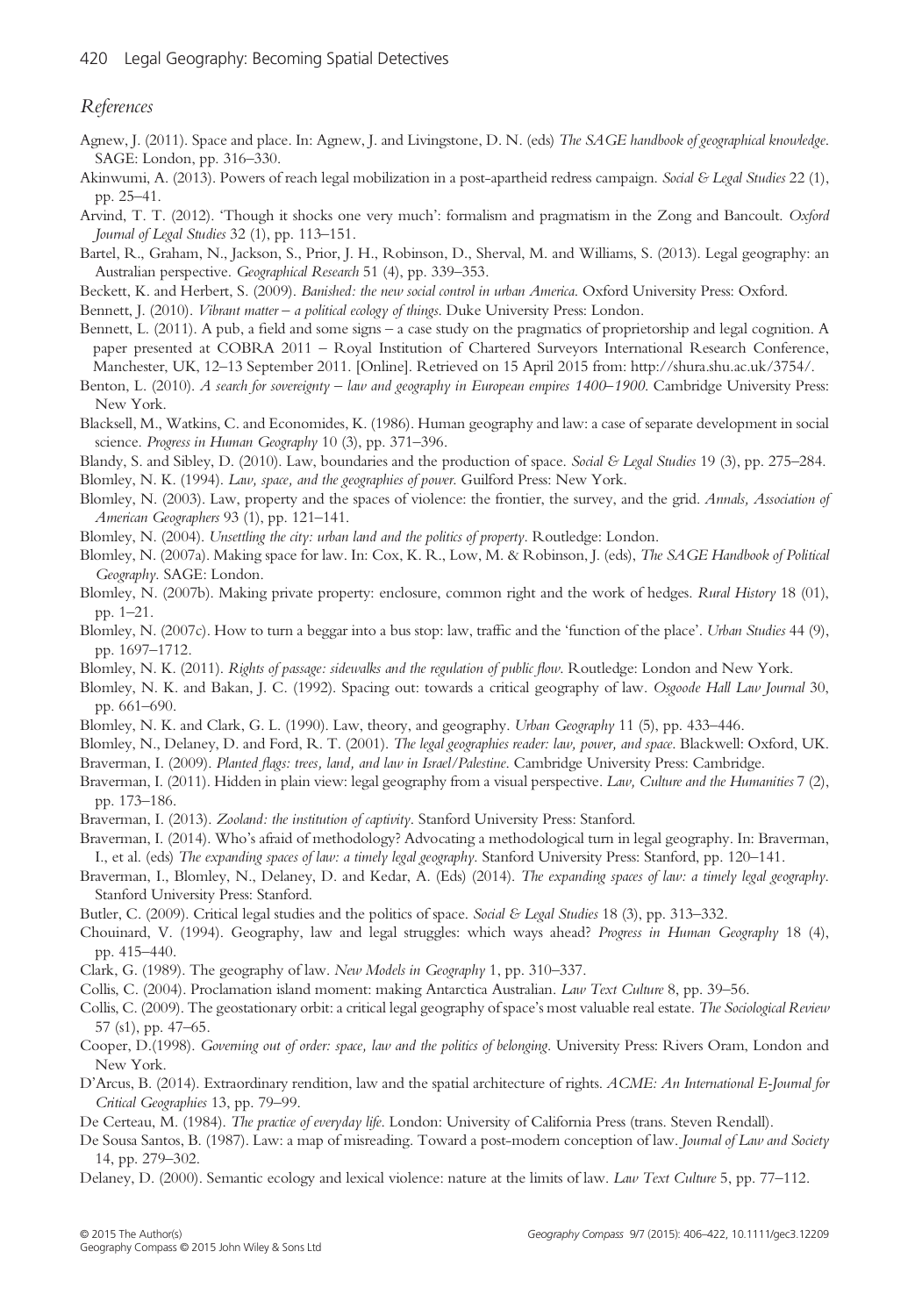Delaney, D. (2003). Beyond the word: law as a thing of this world. In: Holder, J. and Harrison, C. E. (eds) Law and geography. OUP: Oxford, pp. 67–84.

Delaney, D. (2010). The spatial, the legal and the pragmatics of place-making: nomospheric investigations. Routledge: Abingdon.

Delaney, D. (2014). Legal geography I: constitutivities, complexities, and contingencies. Progress in Human Geography pp. 1–7. DOI:10.1177/0309132514527035.

Ewick, P. and Silbey, S. S. (1998). The common place of law: stories from everyday life. Chicago University Press: London.

Forest, B. (2000). Placing the law in geography. Historical Geography 28, pp. 5–12.

- Gould, E. H. (2003). Zones of law, zones of violence: the legal geography of the British Atlantic, circa 1772. William and Mary Quarterly  $60$  (3), pp. 471–510.
- Graham, N. (2003). Lawscape: paradigm and place in Australian property law. PhD Thesis, University of Sydney: Sydney.
- Graham, N. (2010). Lawscape: property, environment, law. Routledge: Abingdon.

Gregg, M. and Seigworth, G. J. (Eds) (2010). The affect theory reader. Duke University Press: Durham.

- Grossfeld, B. (1983). Geography and law. Michigan Law Review 82, pp. 1510–1519.
- Halliday, S. and Morgan, B. (2013). I fought the law and the law won? Legal consciousness and the critical imagination. Current Legal Problems 66 (1), pp. 1–32.
- Harvey, D. (1973). Social justice and the city. Arnold: London.
- Harvey, D. (2008). Space as a keyword. In: Castree, N. and Gregory, D. (eds) David Harvey: a critical reader. Blackwell: Oxford, pp. 270–294.
- Herbert, S. and Brown, E. (2006). Conceptions of space and crime in the punitive neoliberal city. Antipode 38 (4), pp. 755–777.
- Hodder, I. (2012). Entangled and archaeology of the relationship of humans and things. Wiley-Blackwell: Oxford.

Holder, J. and Harrison, C. E. (Eds) (2003). Law and geography. OUP: Oxford.

- Hubbard, P., Matthews, R. and Scoular, J. (2008). Regulating sex work in the EU: prostitute women and the new spaces of exclusion. Gender, Place and Culture 15 (2), pp. 137–152.
- Ingold, T. (1993). The temporality of the landscape. World Archaeology 25 (2), pp. 152–174.
- Kedar, A. (2003). On the legal geography of ethnocratic settler states: notes towards a research agenda. In: Holder, J. and Harrison, C. E. (eds) Law and geography. OUP: Oxford, pp.401–443.
- Latour, B. (2009). The making of law: an ethnography of the Conseil D'Etat. Polity Press: Cambridge.
- Lawson, J. (2011). Chronotope, story, and historical geography: Mikhail Bakhtin and the space–time of narratives. Antipode 43 (2), pp. 384–412.
- Layard, A. (2010). Shopping in the public realm: a law of place. Journal of Law and Society 37 (3), pp. 412–441.
- Layard, A. (2015). Freedom of expression and spatial (imaginations of) justice. In: Kochenov, D. and de Burca, G. (eds) Europe's justice deficit? Hart Publishing: Oxford, pp. 417–434.
- Lefebvre, H. (1991). The production of space. Blackwell: Oxford.
- Lorimer, H. (2005). Cultural geography: the busyness of being 'more-than-representational'. Progress in Human Geography 29 (1), pp. 83–94.
- Marston, S. A. (2000). The social construction of scale. Progress in Human Geography 24 (2), pp. 219–242.
- Massey, D. (2005). For space. SAGE: London.
- Matthey, L., Felli, R. and Mager, C. (2013). 'We do have space in Lausanne. We have a large cemetery': the noncontroversy of a non-existent Muslim burial ground. Social & Cultural Geography 14 (4), pp. 428-445.
- McAuslan, P. (1980). The ideologies of planning law. Pergamon Press: Oxford.
- Mitchell, D. (2003). The right to the city: social justice and the fight for public space. Guilford Press: Abingdon.

Perin, C. (1977). Everything in its place: social order and land use in America. Princeton University Press: Princeton.

Philippopoulos-Mihalopoulos, A. (2007). Introduction: in the lawscape. In: Philippopoulos-Mihalopoulos, A. (ed) Law and the city. Routledge-Cavendish: Abingdon, pp.1–20.

Pieraccini, M. (2016). Re-thinking legal pluralism: towards the socio-ecological production of the legal. In: Thomas-Pellicer, R., De Lucia, V. and Sullivan, S. (eds) Law, philosophy and ecology: exploring re-embodiments. Abingdon: Routledge-Cavendish (forthcoming).

Pue, W. W. (1990). Wrestling with law: ( geographical) specificity vs. (legal) abstraction. Urban Geography 11 (6), pp. 566–585.

Richland, J. B. (2008). Sovereign time, storied moments: the temporalities of law, tradition, and ethnography in Hopi tribal court. PoLAR: Political and Legal Anthropology Review 31 (1), pp. 8–27.

- Sand, P. H. (1971). Current trends in African legal geography: the interfusion of legal systems. The Journal of Legal Pluralism and Unofficial Law  $3$  (5), pp. 1–27.
- Simpson, A. W. B. (1984). Cannibalism and the common law: the story of the tragic last voyage of the mignonette and the strange legal proceedings to which it gave rise. Penguin Books: London.
- Smith, M. D. (2011). Book review forum on Elden's Terror and Territory, guest edited by Abrahamsson, C. Dialogues in Human Geography 1 (2), pp. 254–257.

Stewart, A. (1981). Housing action in an industrial suburb. Academic press: London.